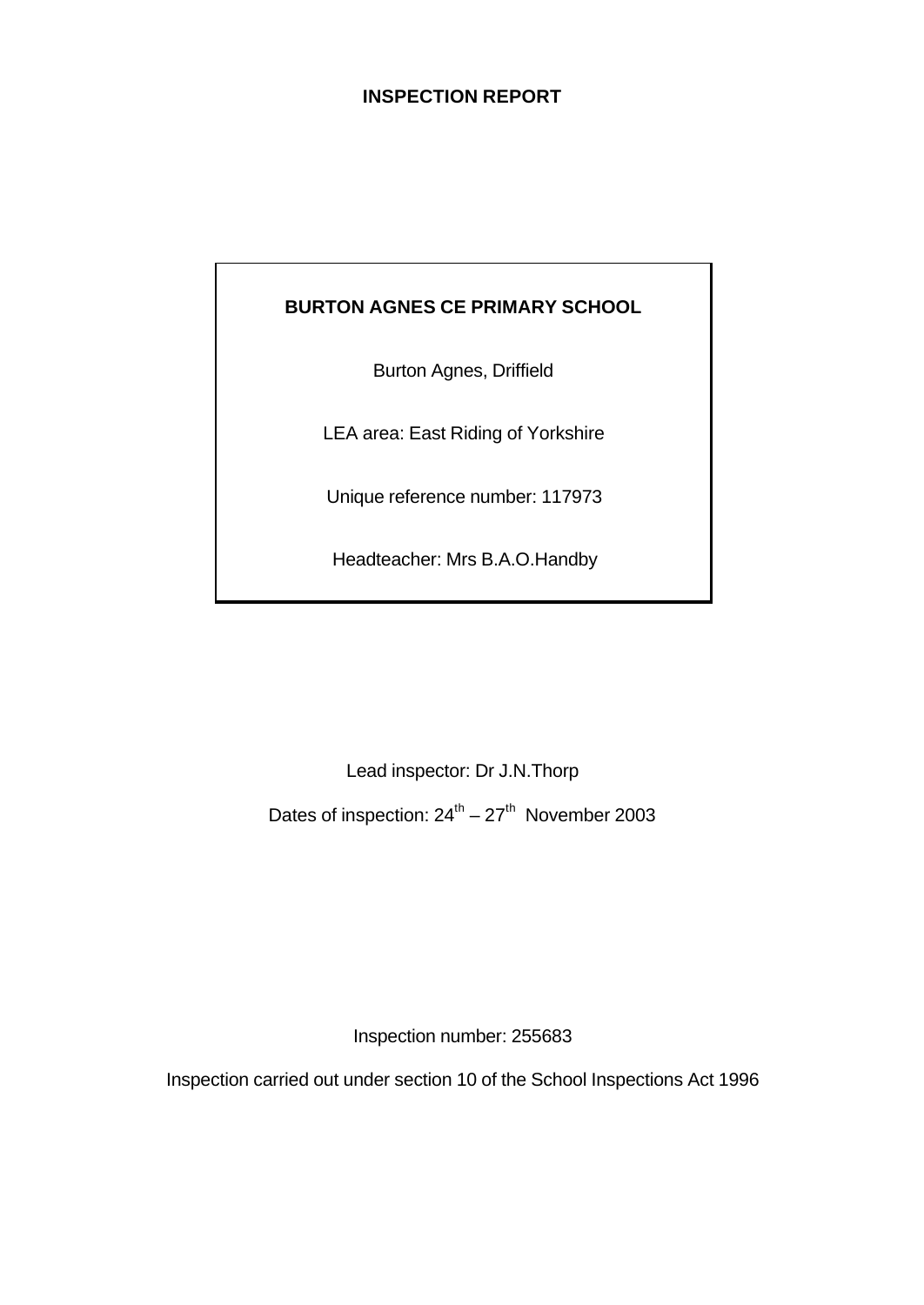#### © Crown copyright 2004

This report may be reproduced in whole or in part for non-commercial educational purposes, provided that all extracts quoted are reproduced verbatim without adaptation and on condition that the source and date thereof are stated.

Further copies of this report are obtainable from the school. Under the School Inspections Act 1996, the school must provide a copy of this report and/or its summary free of charge to certain categories of people. A charge not exceeding the full cost of reproduction may be made for any other copies supplied.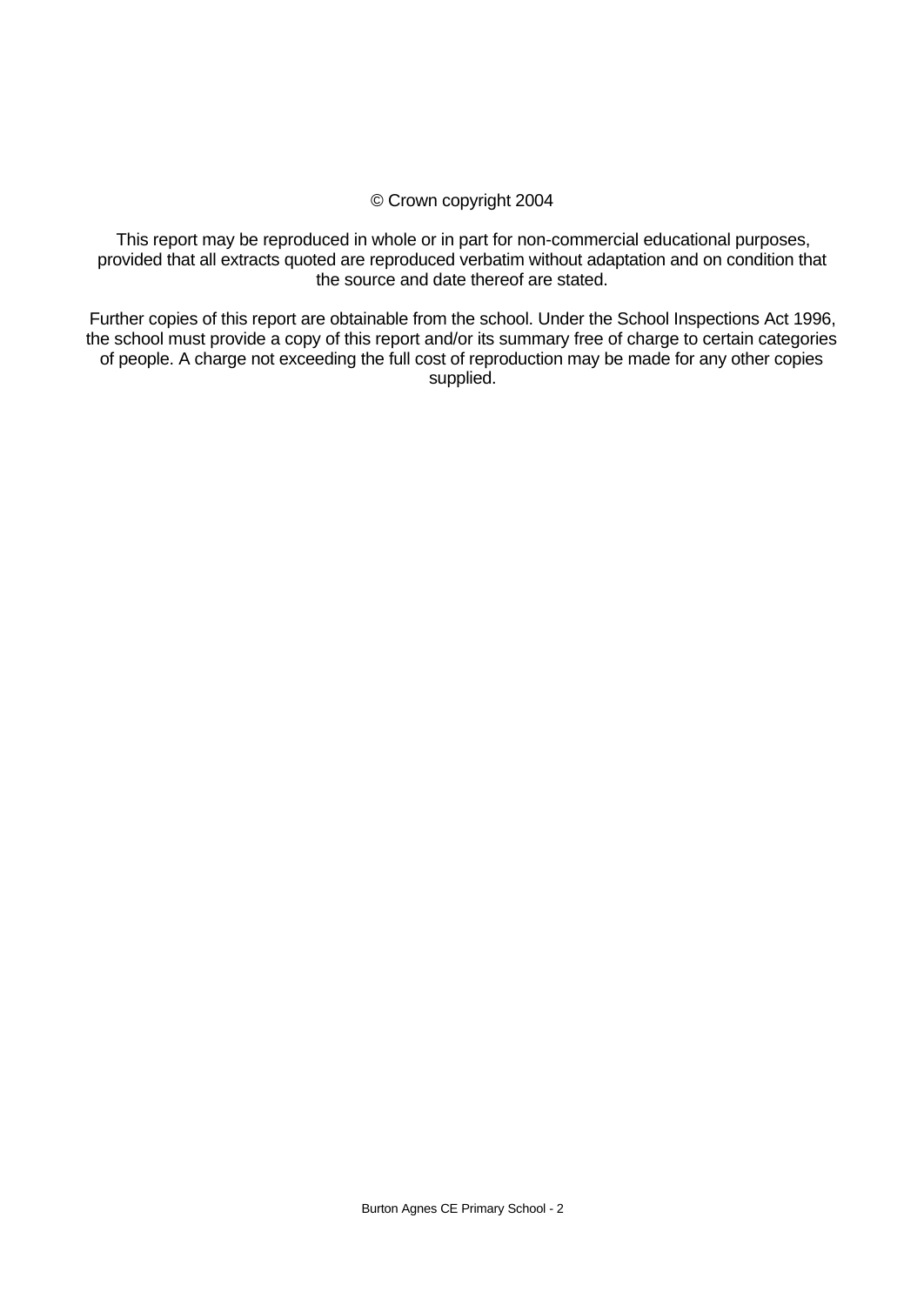# **INFORMATION ABOUT THE SCHOOL**

| Type of school:              | Primary                                                        |
|------------------------------|----------------------------------------------------------------|
| School category:             | <b>Voluntary controlled</b>                                    |
| Age range of pupils:         | $3 - 11$                                                       |
| Gender of pupils:            | Mixed                                                          |
| Number on roll;              | 105                                                            |
| School address:              | <b>Rudston Road</b><br><b>Burton Agnes</b><br><b>Driffield</b> |
| Postcode:                    | <b>East Riding of Yorkshire</b><br><b>YO25 4NE</b>             |
| Telephone number:            | 01262 490320                                                   |
| Fax number:                  | 01262 490320                                                   |
| Appropriate authority:       | Governing Body                                                 |
| Name of chair of governors:  | Mrs S.Thompson                                                 |
| Date of previous inspection: | September 1998                                                 |

# **CHARACTERISTICS OF THE SCHOOL**

This is a Church of England primary school located in the village of Burton Agnes, midway between Driffield and Bridlington. The school serves a fairly wide area, with a significant proportion of pupils travelling to the school from surrounding villages, including Harpham, Haisthorpe, Lowthorpe, Carnaby, Rudston and Burton Fleming. Some parents choose to bring their children from further afield. There are 105 pupils on roll organised into four classes. There is some mobility of pupils, with five joining the school other than at the time of first admission and 10 leaving during the previous school year. The area around the school is very mixed socially, with high rates of unemployment and temporary or seasonal work. There are wide variations in attainment on entry, but overall it is below average. There are currently 25 (24 per cent) pupils on the school's register of special educational needs, which is broadly similar to that found in other schools nationally. Most of these pupils have learning difficulties; two pupils have statements of special educational need.

There is a strong focus on the arts and the school has recently submitted an application for the award of Artsmark.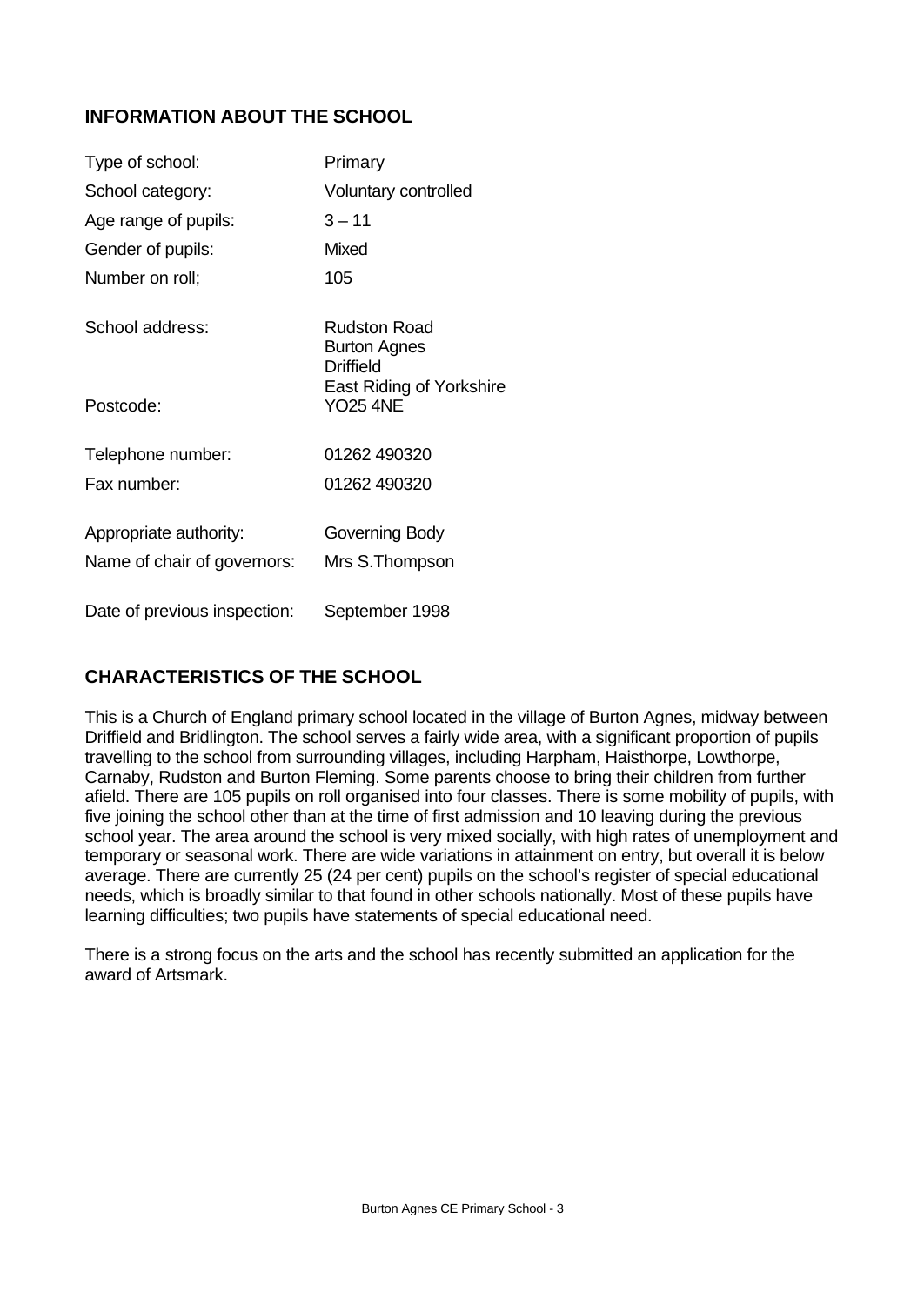# **INFORMATION ABOUT THE INSPECTION TEAM**

| Members of the inspection team |                   |                | <b>Subject responsibilities</b>                                                                                                 |
|--------------------------------|-------------------|----------------|---------------------------------------------------------------------------------------------------------------------------------|
| 6327                           | Dr J.N.Thorp      | Lead inspector | English as an additional language;<br>English; Information and<br>communication technology; History;<br><b>Music</b>            |
| 14404                          | A.Rolfe           | Lay inspector  |                                                                                                                                 |
| 16971                          | R.W.Hardaker      | Team inspector | Mathematics; Science; Geography;<br>Physical education                                                                          |
| 32596                          | <b>G.Phillips</b> | Team inspector | The Foundation Stage curriculum;<br>Art and design, Design and<br>technology; Religious education;<br>Special educational needs |

The inspection contractor was:

peakschoolhaus ltd

BPS Business Centre Brake Lane **Boughton** Nottinghamshire NG22 9HQ

Any concerns or complaints about the inspection or the report should be made initially to the contractor. The procedures are set out in the leaflet *'Complaining about Ofsted Inspections'*, which is available from Ofsted Publications Centre (telephone 07002 637833) or Ofsted's website (www.ofsted.gov.uk).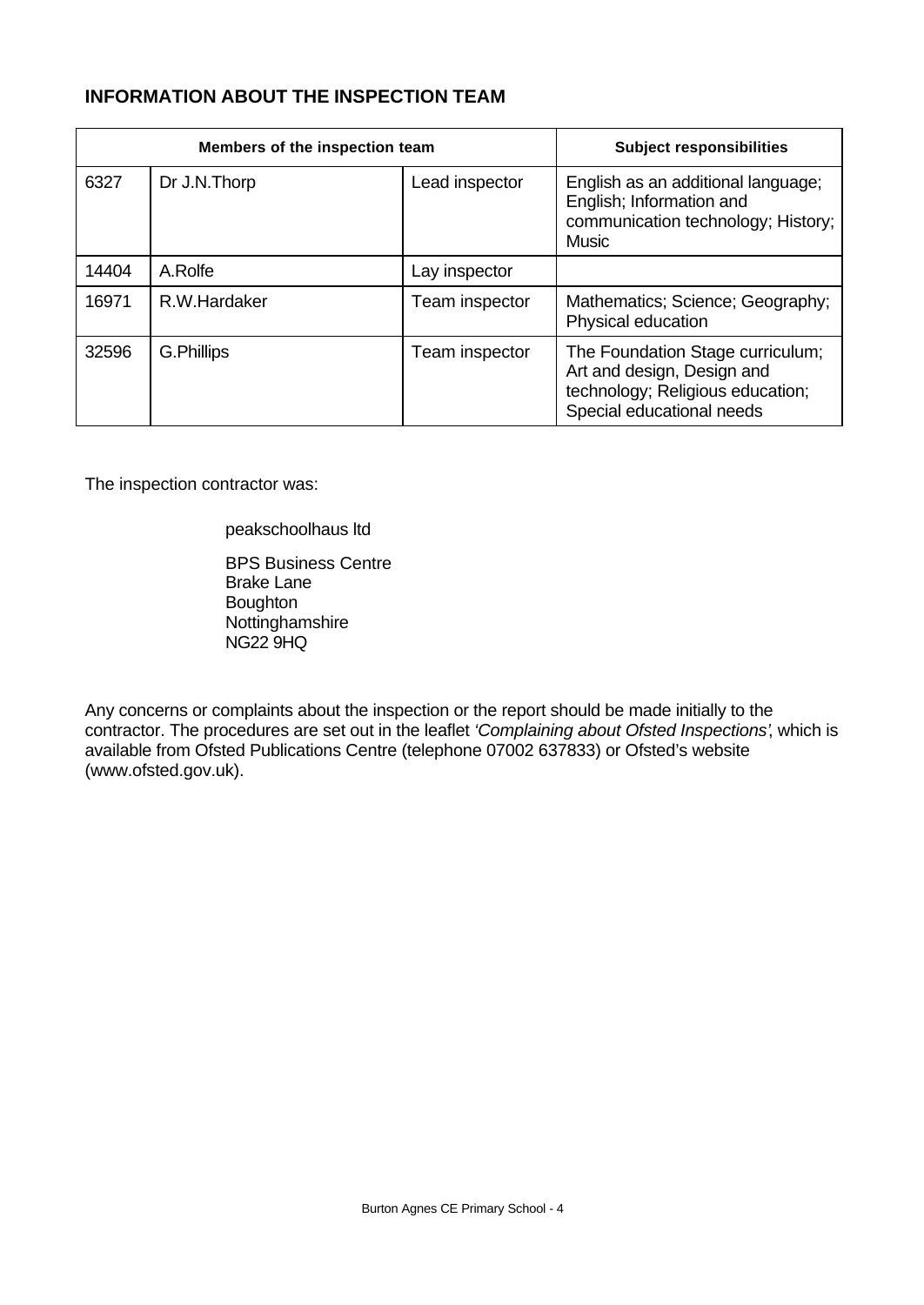# **REPORT CONTENTS**

|                                                                                                                                    | Page           |
|------------------------------------------------------------------------------------------------------------------------------------|----------------|
| <b>PART A: SUMMARY OF THE REPORT</b>                                                                                               | $\overline{7}$ |
| <b>PART B: COMMENTARY ON THE MAIN INSPECTION FINDINGS</b>                                                                          |                |
| <b>STANDARDS ACHIEVED BY PUPILS</b>                                                                                                | 9              |
| Standards achieved in areas of learning and subjects                                                                               |                |
| Pupils' attitudes, values and other personal qualities                                                                             |                |
| <b>QUALITY OF EDUCATION PROVIDED BY THE SCHOOL</b>                                                                                 | 13             |
| Teaching and learning<br>The curriculum<br>Care, guidance and support<br>Partnership with parents, other schools and the community |                |
| <b>LEADERSHIP AND MANAGEMENT</b>                                                                                                   | 17             |
| <b>PART C: THE QUALITY OF EDUCATION IN AREAS OF LEARNING</b><br><b>AND SUBJECTS</b>                                                |                |
| AREAS OF LEARNING IN THE FOUNDATION STAGE                                                                                          | 19             |
| <b>SUBJECTS IN KEY STAGES 1 AND 2</b>                                                                                              | 23             |
| PART D: SUMMARY OF THE MAIN INSPECTION JUDGEMENTS                                                                                  | 31             |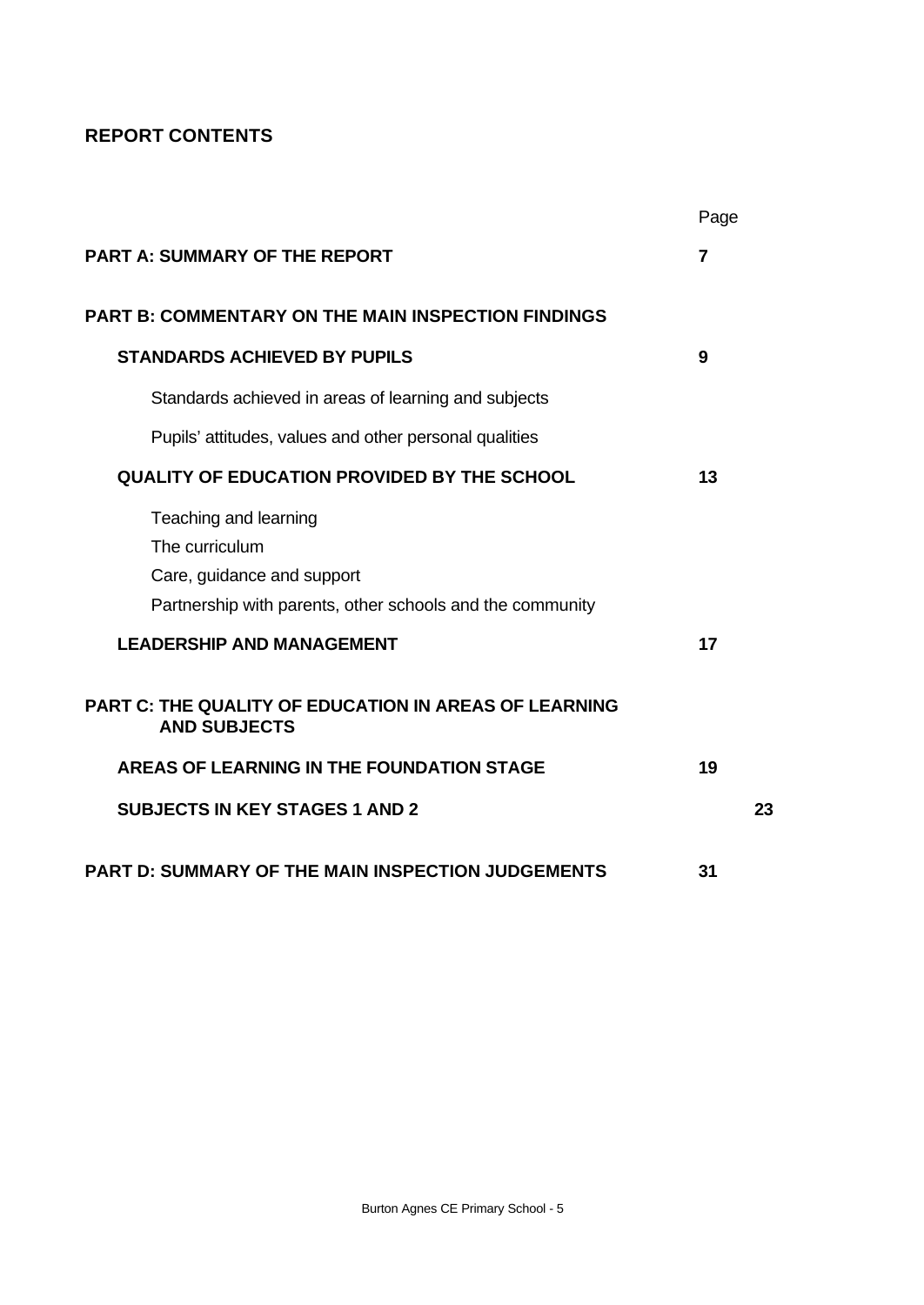Burton Agnes CE Primary School - 6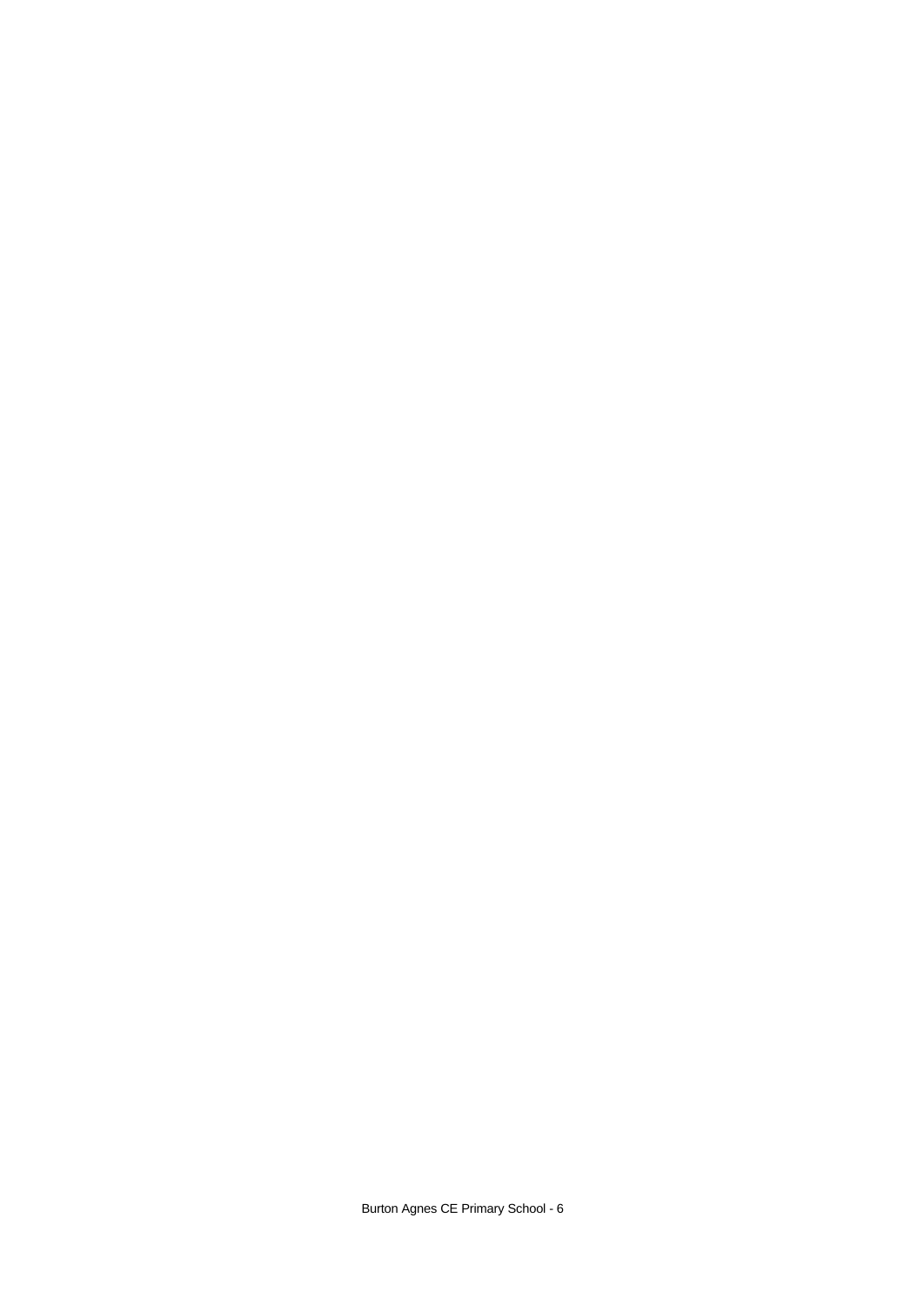# **PART A: SUMMARY OF THE REPORT**

# **OVERALL EVALUATION**

**This is a good school**. The excellent leadership of the headteacher and very good management have ensured that there has been very good improvement since its previous inspection. There is a strong focus on the arts, which are used very effectively to promote all pupils' learning across the curriculum. The school provides very effectively for pupils with special educational needs and this has resulted in some pupils being brought to the school from some distance away. This contributes to the wide range of attainment of pupils entering the school and is reflected in overall standards. Teaching is consistently good and as a result pupils throughout the school achieve well. Standards in English are average overall, but in science they are above average, and in art they are well above average. Overall standards in mathematics are not high enough by the time pupils leave the school. The school provides good value for money.

The school's main strengths and weaknesses are:

- ? The headteacher provides excellent leadership which is ensuring that the school continues to develop and improve
- ? There is an exciting and innovative approach to the curriculum with a strong focus on the arts, which is successful in enhancing pupils' learning in other subjects, especially literacy
- ? Standards in mathematics are not high enough by the time pupils leave the school
- ? Teaching is consistently good; good support in lessons enables all of them to achieve well
- ? Provision for pupils with special educational needs is very good
- ? The outdoor areas are not used as effectively as they could be to promote children's learning
- ? Teachers do not always provide sufficient indication in their marking how pupils could improve
- ? Pupils have too few opportunities to use the computers in other subjects

There has been very good improvement since the previous inspection. Standards have improved in information and communication technology (ICT) because there has been further training, which has improved staff confidence, a substantial improvement in resources and effective teaching of all pupils by a skilled ICT assistant. Standards in English have improved, to which the school's involvement in an arts project has contributed very significantly in improving pupils' writing. Teaching is better overall and teachers' planning has improved. The headteacher has been much better able to support the development of teaching because she now monitors it carefully. Governance is now good, because governors are contributing much more effectively to the strategic management and development of the school.

# **STANDARDS ACHIEVED**

| <b>Results in National</b><br>Curriculum tests at the end |      | similar schools |      |      |
|-----------------------------------------------------------|------|-----------------|------|------|
| of Year 6, compared with:                                 | 2001 | 2002            | 2003 | 2003 |
| English                                                   |      |                 |      |      |
| <b>Mathematics</b>                                        |      |                 |      |      |
| Science                                                   |      |                 |      |      |

*Key: A - well above average; B – above average; C – average; D – below average; E – well below average Similar schools are those whose pupils attained similarly at the end of Year 2.*

Burton Agnes CE Primary School - 7 **Achievement is good throughout the school**. Children start school with below average overall attainment, although there is a wide spread. They achieve well, with the majority reaching the goals children are expected to reach by the end of reception. Achievement is good in Years 1 and 2, with standards currently above average in mathematics and science. Pupils continue to achieve well in relation to their capabilities in Years 3 to 6 in subjects other than mathematics. In some year groups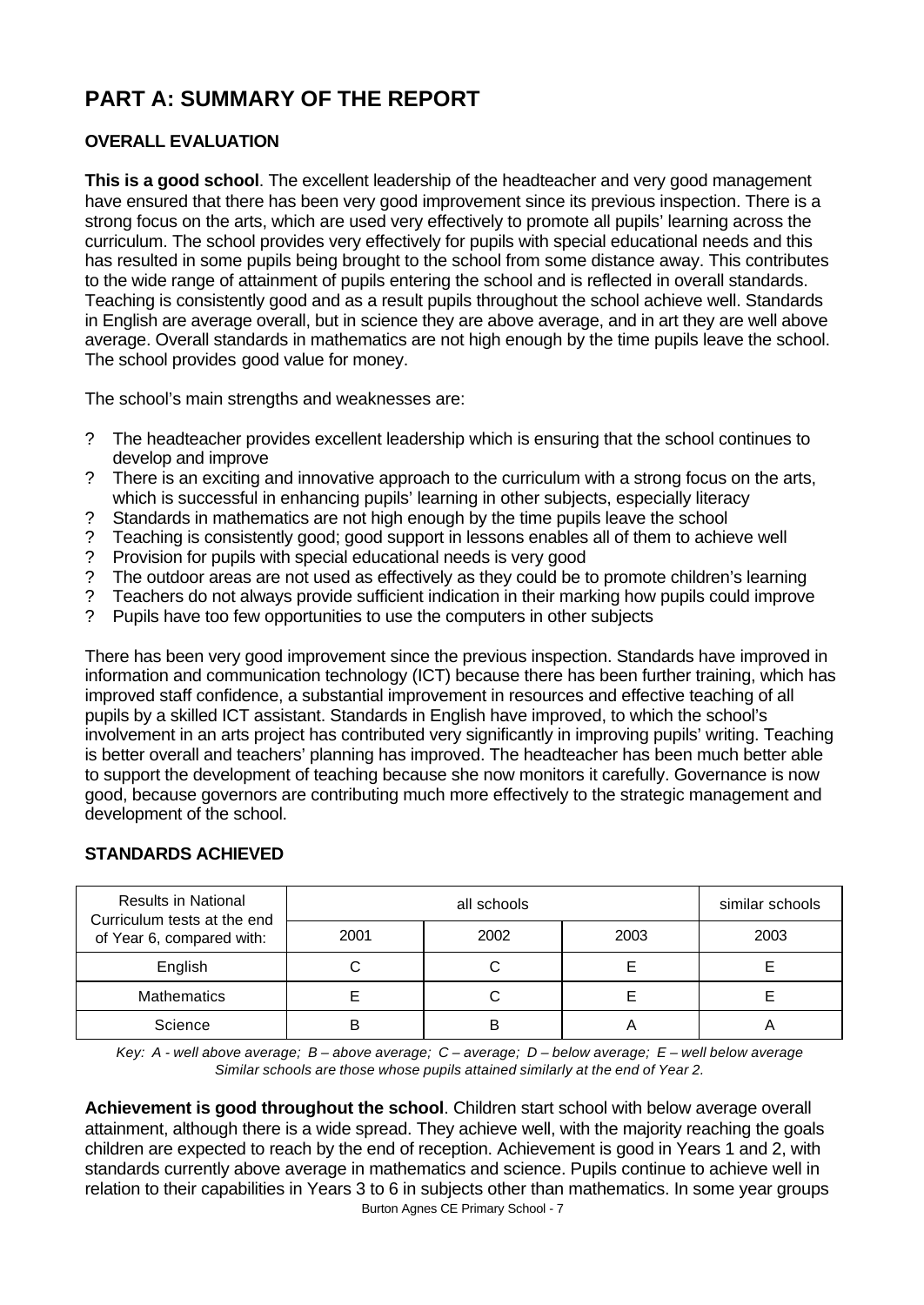there is a high proportion of pupils with special educational needs and overall standards appear low, as in 2003 when there were 50 per cent of such pupils. Results in 2003 were better in science, because in these tests pupils with special educational needs are helped to read the questions.

**Pupils' personal development, including their spiritual, moral, social and cultural development, is very good.** Pupils' attitudes to learning are very good throughout the school. Relationships and behaviour are very good. Attendance is unsatisfactory overall, with too many pupils taken on holiday in term time. Pupils are generally punctual to school.

#### **QUALITY OF EDUCATION**

**The quality of education provided by the school is good**. Teaching **is good overall**, with some lessons of high quality. Teachers manage behaviour very well and have very good relationships with their pupils, which helps them promote positive attitudes to learning. Sometimes teachers provide too little guidance for pupils on how to improve their work. Very good care, guidance and support ensure that pupils' varied personal needs are identified and met. The curriculum is very good overall; pupils' involvement in some exciting arts projects enables them to produce work of high quality, while enhancing learning in other subjects. However, teachers make insufficient use of computers to support teaching and learning in other subjects. The school provides a very good range of activities to enrich the curriculum. Pupils are fully involved in the school and the school council is effective in representing their views. The school has very good links with parents.

#### **LEADERSHIP AND MANAGEMENT**

Overall **leadership and management are very good**. The headteacher provides excellent leadership, which is ensuring the school continues to develop and get better. Management is good overall; strategic planning for further development is good. The governing body fulfils its responsibilities well, making a good contribution to the management of the school.

#### **PARENTS' AND PUPILS' VIEWS OF THE SCHOOL**

The majority of parents have a very positive view of the school. They are pleased with the progress their children make, believing teachers know how to get the best from them. Parents believe the school is effectively led and well run, with strong management and teamwork.

Pupils have very positive views about school. The vast majority enjoy coming to school and feel that their teachers listen to their ideas and treat them fairly. They take their work on the school council very seriously. Very few pupils have any concerns about the behaviour of others.

#### **IMPROVEMENTS NEEDED**

The most important things the school should do to improve are:

- ? Raise standards in mathematics
- ? Extend the opportunities all pupils have to use their ICT skills in other subjects
- ? Ensure that teachers provide clear guidance for pupils on how they can improve their work
- ? Extend the use of the available outside areas to promote children's learning outdoors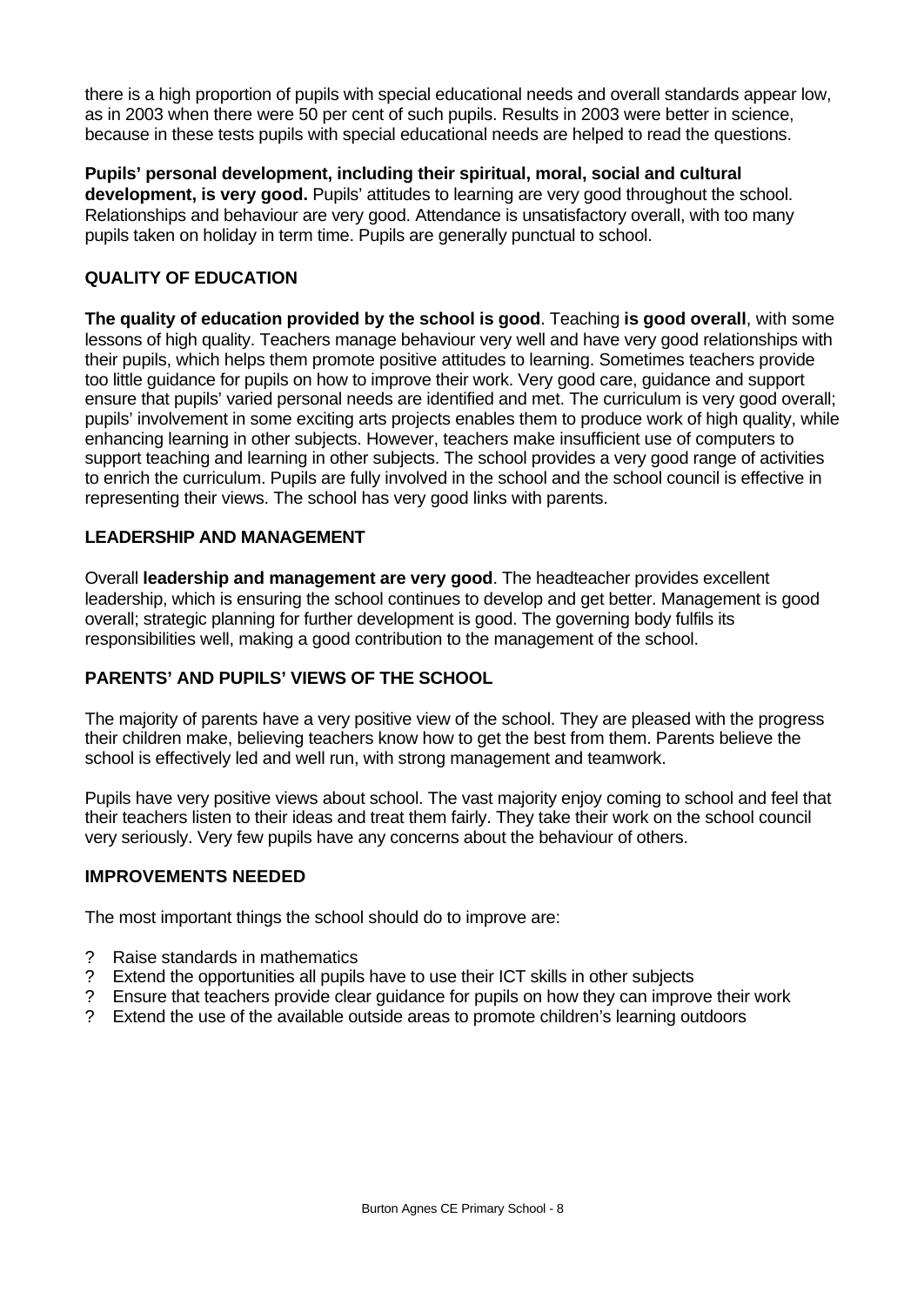# **PART B: COMMENTARY ON THE INSPECTION FINDINGS**

# **STANDARDS ACHIEVED BY PUPILS**

## **Standards achieved in areas of learning, subjects and courses**

Overall pupils' **achievement is good** throughout the school. Standards on entry to the school are generally below average and achievement is good for children in the reception class since the majority attain the goals children are expected to reach by the end of the reception year. Achievement is good in Year 2, particularly in mathematics in which pupils do well to attain above average standards. Achievement in most subjects is good in Year 6, because pupils do well in relation to their capabilities by the time they leave the school.

#### **Main strengths and weaknesses**

- ? Pupils in Year 2 achieve well in mathematics, with standards above average
- ? Pupils achieve well in science throughout the school, with standards above average by the end of Year 2 and Year 6, because they are consistently well taught
- ? Overall standards in mathematics are below average by the end of Year 6

#### **Commentary**

1 Children enter the school with very wide ranging levels of attainment, but overall standards are below average. This is similar to that reported in the previous inspection. Children make a good start to their time in school and achieve well, with most of them on course to achieve the goals children are expected to reach by the end of the reception year in each of the areas of learning. The good provision made for these children and good teaching contribute positively to this good start.

| Standards in: | School results | National results |
|---------------|----------------|------------------|
| Reading       | 15.0(16.1)     | 15.7 (15.8)      |
| Writing       | 12.1(14.5)     | 14.6 (14.4)      |
| Mathematics   | 15.0 (14.4)    | 16.3 (16.5)      |

#### *Standards in national tests at the end of Year 2 – average point scores in 2003*

*There were 14 pupils in the year group. Figures in brackets are for the previous year.*

2 This table shows that standards in national tests at the end of Year 2 in 2003 were below average in reading and writing and mathematics, compared with pupils in other schools. These test results also show that in reading and writing pupils performed less well than they had the previous year. However, this cohort includes a high proportion of pupils with special educational needs who did well to achieve these results. The school has a high reputation for its work with these pupils and some are brought to the school from some distance away. The varying proportions of pupils with special educational needs are the reason why standards in both key stages fluctuate considerably from year to year. However, the overall rate of progress at this stage has been below the national trend.

3 The table below indicates that standards in national tests at the end of Year 6 in 2003 were below average in English and mathematics, but above average in science. Pupils do better in national tests in science because those with special educational needs get help with reading the questions. Results are not as good in both English and mathematics as they had been the previous year. Again this reflects the high proportion (50 per cent) of pupils with special educational needs in this cohort. The previous year's above average standards in science were maintained. Over time, the improvement in standards has been broadly in line with the national trend.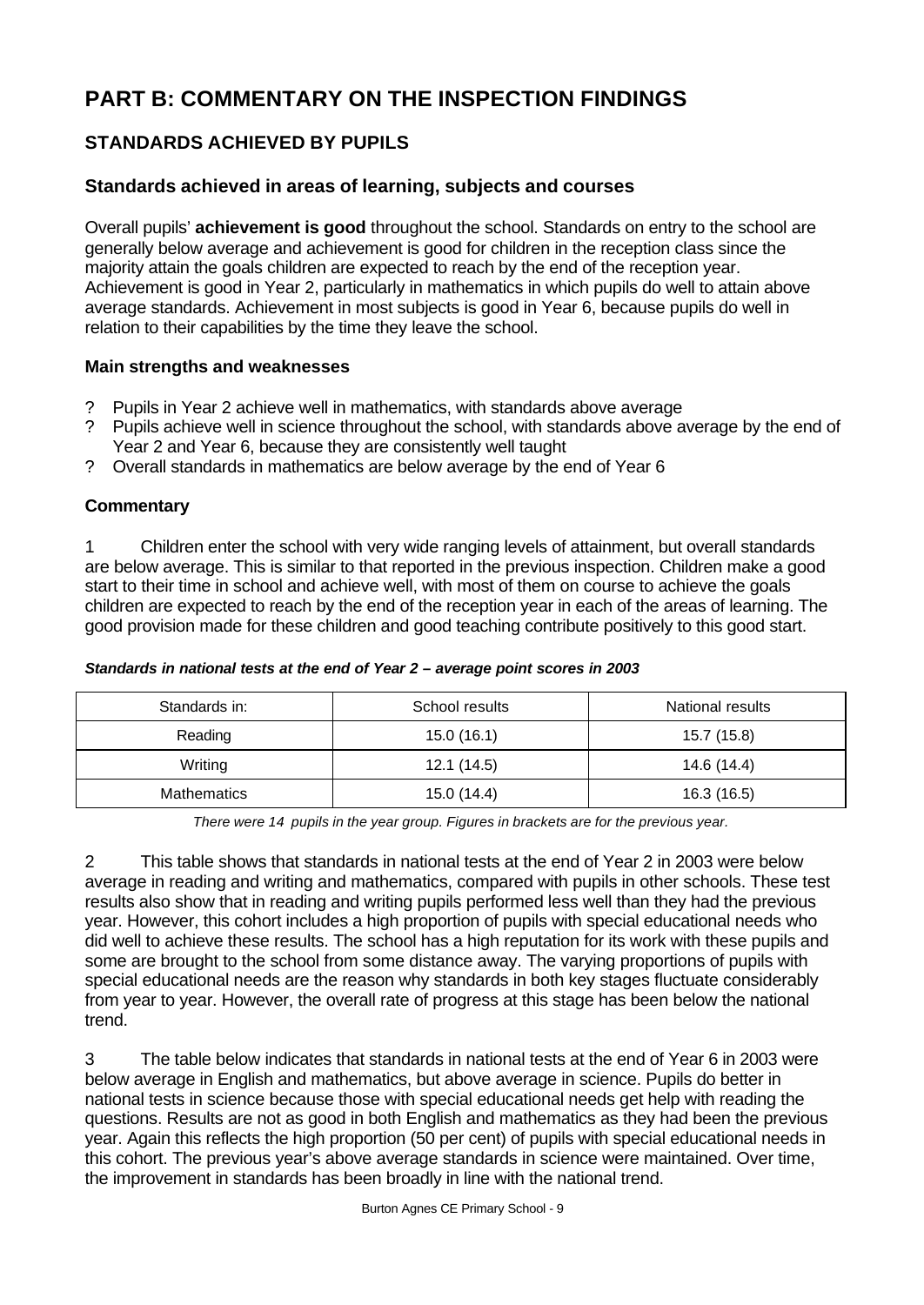| Standards in:      | School results | National results |
|--------------------|----------------|------------------|
| English            | 25.2(27.0)     | 26.8 (27.0)      |
| <b>Mathematics</b> | 24.6 (27.0)    | 26.8 (26.7)      |
| Science            | 30.6(29.5)     | 28.6 (28.3)      |

#### *Standards in national tests at the end of Year 6 – average point scores in 2003*

*There were 10 pupils in the year group. Figures in brackets are for the previous year.*

4 Pupils of all ages achieve well in reading in relation to their capabilities. By the end of Year 2 most pupils achieve standards that are broadly in line with those expected, although some pupils exceed them. By the end of Year 2 most pupils can read appropriate texts accurately, with some of the higher attainers able to use expression very effectively to help them communicate meaning. By the end of Year 6 there are significant variations in standards of reading, but achievement is good overall because pupils have made good progress in relation to their ability. By the end of Year 6 higher attaining pupils read fluently and expressively. Many of them enjoy reading at this stage and delight in discussing their favourite books. Teaching of reading is good throughout the school and pupils receive good support from skilled classroom assistants, which contributes positively to the good progress they make.

5 Work seen during the inspection indicates that pupils achieve less well in writing than they do in reading. Nevertheless, standards among pupils currently in Year 2 are in line with those expected, while in Year 6 there is a wide variation in standards which reflects the high proportion of pupils with special educational needs. At times, higher attaining pupils produce writing of high quality in response to the exciting opportunities they have to work with visiting artists, musicians and writers as well as their teachers. A significant feature of the school is the strong emphasis on the arts and the involvement in the *Creative Contexts for Learning* action research projects is providing a very effective stimulus to improving standards across the curriculum. This is particularly true in English, where there has been a very positive impact on pupils' writing. Good opportunities are provided for pupils to be involved in discussions in all lessons and this contributes to their developing good speaking and listening skills.

6 Pupils currently in Years 1 and 2 achieve well in mathematics, their learning is good and many are on line to reach higher than average standards by the end of Year 2, which represents good achievement. Pupils continue to make progress through Years 3 to 6 but it is less consistent because in some year groups, like Year 3 and Year 6, there is a high proportion of pupils with special educational needs. As a result, pupils currently in Year 6 are likely to achieve standards below those expected by the time they leave the school.

7 Throughout the school pupils achieve well in science. Standards among pupils currently in Year 2 are above average and among those in Year 6 they are appropriate in relation to pupils' capabilities. Standards achieved by some higher attaining pupils are above average. Throughout the school, the consistently good teaching of the teacher who teaches all the pupils science and the emphasis on the development of skills of investigation and enquiry, contribute very effectively to pupils' good achievement and the standard of their work.

8 Pupils' learning and achievement in ICT are satisfactory and significantly improved since the previous inspection. Pupils make appropriate progress through Years 1 and 2, and by the end of Year 2 they achieve standards in line with those expected of pupils their age. Pupils continue to make satisfactory progress in developing their skills in Years 3 to 6 and by the time they leave the school at the end of Year 6 standards are broadly average. A major contributory factor to the improvements made in standards has been the teaching of a skilful ICT assistant who teaches all the pupils. Although there has been a significant improvement in resources to support teaching and learning in ICT, and this has also had a positive impact on standards, further improvements are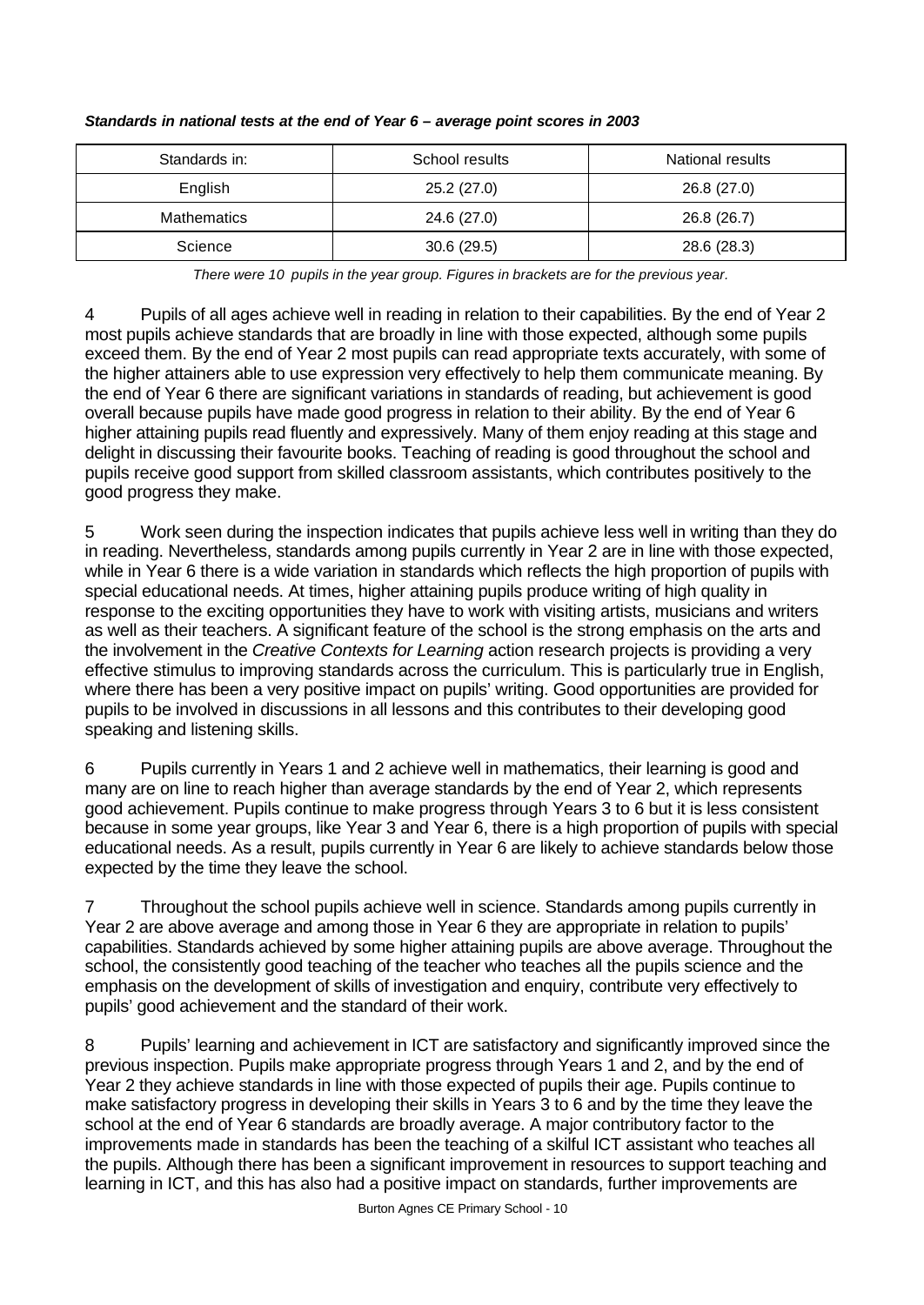already underway and this will further increase the rate at which pupils make progress in developing their skills.

# **Pupils' attitudes, values and other personal qualities**

Pupils' attitudes, behaviour and relationships with others are very good. Their personal development, including their spiritual, moral, social and cultural development, is very good. Attendance is unsatisfactory, but punctuality is satisfactory.

#### **Main strengths and weaknesses**

- ? Pupils have very good attitudes to school and learning
- ? Behaviour is consistently very good
- ? Pupils' personal development, including their spiritual, moral, social and cultural development, is very good.
- ? Attendance is unsatisfactory, below the national average, but punctuality is satisfactory.
- ? Relationships between staff and pupils are very good and make a positive contribution to pupils' learning.

#### **Commentary**

9 Pupils' very good attitudes to work make a positive contribution to their learning. In discussion, virtually all pupils say they enjoy coming to school and are able to identify favourite subjects. A significant number of pupils participate in the wide range of extra-curricular activities provided by the school. The majority of pupils are very interested in what they are doing and take an active part in all aspects of lessons. They listen attentively to their teachers' instructions, maintain concentration over time and make a positive contribution to classroom discussions. For example, the life and work of Florence Nightingale had clearly captured the imagination of Year 1 and 2 pupils in their history lesson and they were keen to participate in class discussions, ask questions and find out more. Most pupils were confident, willing and able to talk about their work and explain their ideas to inspectors.

10 Behaviour is very good. In the majority of lessons seen behaviour was good, in many lessons very good, and this has a positive impact on learning. Most pupils are aware of what is and is not acceptable behaviour, they have a good understanding of the school rules, they like the school's merit system and readily accept the principle of sanctions as an appropriate response to instances of poor behaviour. Bullying is rare. The school has a good anti-bullying policy that makes clear that it will not be tolerated. Parents and pupils have indicated that these procedures are effective. Outside of lessons, before and after school, at breaks and lunchtime, pupils interact well together. Pupils treat the school's accommodation and equipment with care and respect; there is no evidence of pupil-generated vandalism and there is little or no litter around the school.

11 Pupils' personal development is very good. This begins in the nursery and reception class where the overall good provision ensures children reach the goals set for them in personal, social and emotional development. Right from the start the very good relationships established provide very good examples for children of how to work together and as a result children co-operate and learn to share and take turns. This development continues throughout the school, which contributes positively to pupils' very good behaviour and attitudes to school.

12 Pupils' spiritual, moral social and cultural development is very good. The school provides well for these aspects of development. Collective worship includes time for prayer and thoughtful reflection. Pupils' spiritual development is also effectively promoted in subjects such as religious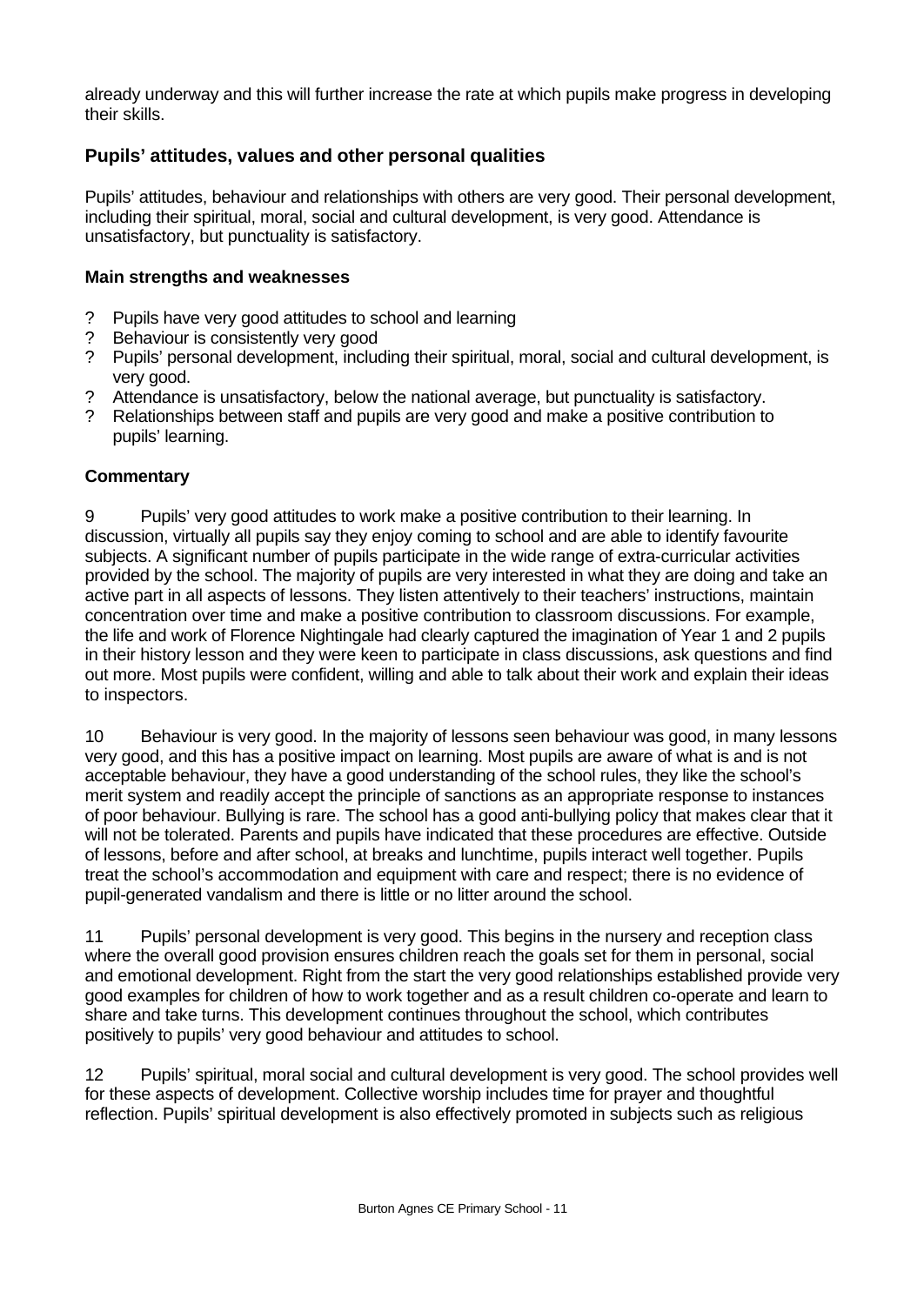education, art, science and history. In circle time<sup>1</sup>, pupils are encouraged to explore their feelings and emotions and their relationships with friends and family. The provision for pupils' moral, social and cultural development is very good. As a result, pupils gain a clear understanding of the difference between right and wrong and are aware of the school's code of conduct that encourages pupils to be responsible for their own actions and consider the impact of their actions on others. Pupils are encouraged to help one another and show consideration for others. Relationships between staff and pupils and the pupils themselves are very good. Staff are very good role models, openly valuing pupils' opinions and ideas, which effectively promotes their self-esteem. Pupils have many opportunities to work collaboratively in pairs and small groups. Pupils' social development is also enhanced by the range of visits they undertake, the visitors to school they meet and the extracurricular activities in which they participate. Pupils' cultural development is well promoted in their studies of other religious traditions and teachers reinforce these very well in their choice of books they display and stories they read, which help pupils understand the nature of contemporary multicultural society. Well-planned trips to museums, theatres and art galleries also help to broaden pupils' cultural awareness.

# **Attendance**

# *Attendance in the latest complete reporting year (%)*

| Authorised absence |     |  | Unauthorised absence |     |  |
|--------------------|-----|--|----------------------|-----|--|
| School data        |     |  | School data          |     |  |
| National data      | 5.4 |  | National data        | J.4 |  |

*The table gives the percentage of half days (sessions) missed through absence for the latest complete reporting year.*

13 Attendance is below the national average and whilst it improved in the last academic year it remains unsatisfactory. A significant minority of pupils are taken on holiday in school time and this adversely affects their attendance. The school monitors attendance registers efficiently on a daily basis and makes first day contact with parents if their children are absent and the school has not been notified of the reason for absence. Teachers monitor registers for patterns of absence and contact parents where attendance is a cause for concern. Most pupils are punctual.

# **Exclusions**

l

#### *Ethnic background of pupils Exclusions in the last school year*

| Categories used in the Annual School Census | No of pupils<br>on roll | Number of<br>fixed period<br>exclusions | Number of<br>permanent<br>exclusions |
|---------------------------------------------|-------------------------|-----------------------------------------|--------------------------------------|
| White - British                             | 105                     |                                         |                                      |

*The table gives the number of exclusions, which may be different from the number of pupils excluded.*

14 Relationships between staff and pupils are very good, as are relationships between pupils. These positive relationships promote pupils' social development and make a good contribution to pupils' learning. In the last academic year three pupils were subject to fixed term exclusions, but these pupils have now left the school; there were no permanent exclusions. Inspection of exclusion records indicates that the use of exclusion was appropriate in the circumstances. The school has good procedures to reintegrate pupils back into the school after exclusion.

 $1$  Circle time – is an opportunity for the whole class to discuss and reflect on a range of issues, often relating to pupils' personal and social development.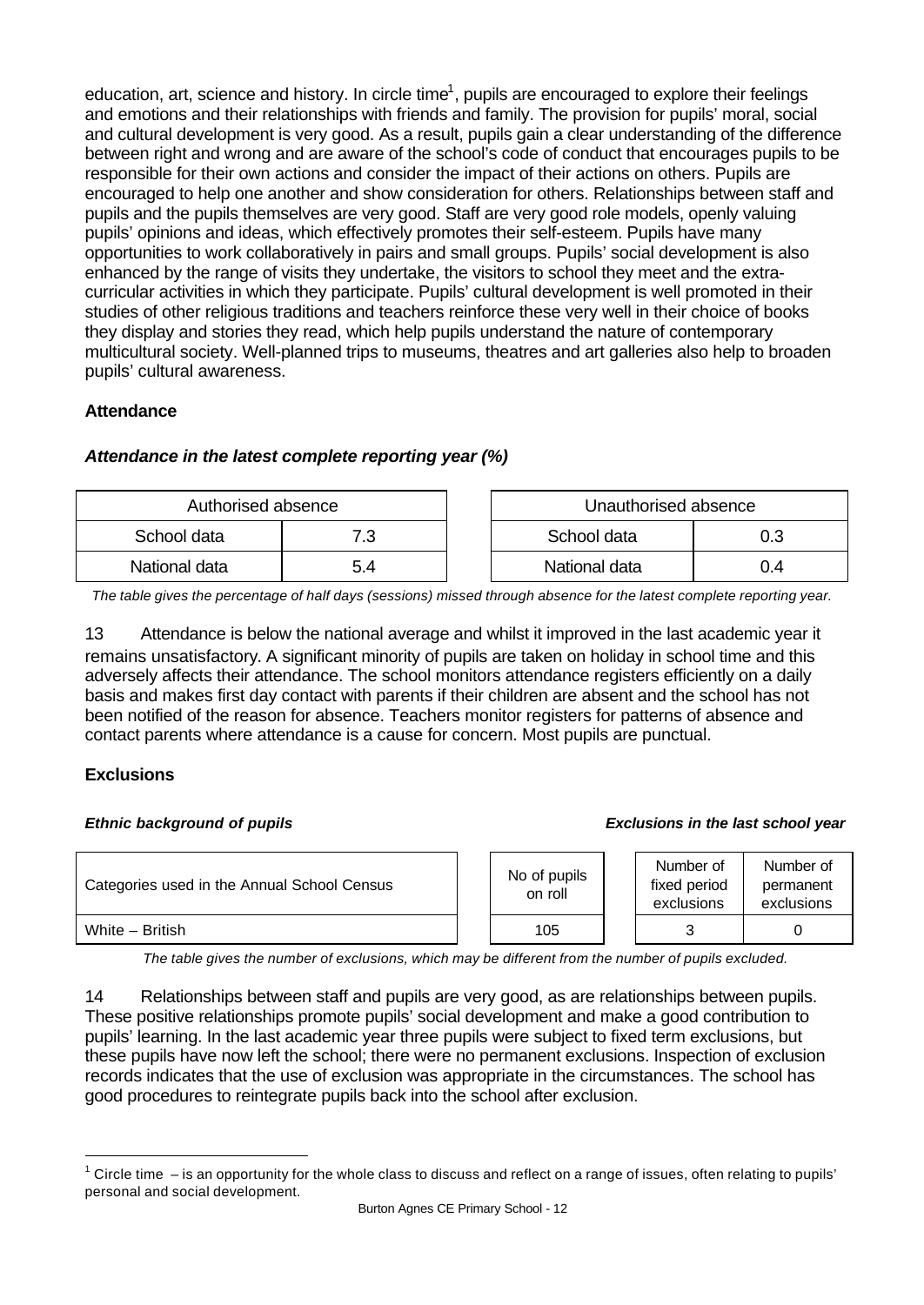# **QUALITY OF EDUCATION PROVIDED BY THE SCHOOL**

The school provides a **good** quality of education enabling pupils to learn effectively. The curriculum is very good and there are very good opportunities provided for pupils to learn outside of lessons. Teaching is good and pupils are very well cared for.

# **Teaching and learning**

Teaching is **good** overall. There are good procedures in place for assessment. Pupils' learning is good and, although there are wide differences in standards in some year groups, their overall achievement is good because they do well in relation to their capabilities. A clear focus on supporting pupils' learning contributes positively to this good achievement.

#### **Main strengths and weaknesses**

- ? Good teaching is ensuring that pupils achieve well
- ? Teachers manage pupils' behaviour very well
- ? Skilful classroom assistants support teaching and learning very effectively
- ? Teachers' marking does not always help pupils improve their work

#### **Commentary**

15 Teaching in the school is good overall, but ranges from satisfactory to very good. Teachers are hard working, skilful and fully committed to the school. This has a positive effect on how pupils see the school and their attitudes to work. It ensures that learning is consistently good. Overall teaching has improved since the previous inspection, when some lessons were judged unsatisfactory. In around eight out of ten lessons seen in this inspection teaching was good or better; there were no unsatisfactory lessons. Teaching in literacy and science is particularly effective and this has had a considerable impact on pupils' learning and contributes most positively to their good achievement. Most pupils report that they enjoy their lessons, that teachers listen to their ideas and that they get help when they are stuck.

#### *Summary of teaching observed during the inspection in 23 lessons*

| Excellent | Very good | Good | Satisfactory | Unsatisfactor | Poor | Very Poor |
|-----------|-----------|------|--------------|---------------|------|-----------|
|           |           | 15   |              |               |      |           |

*The table gives the number of lessons observed in each of the seven categories used to make judgements about lessons.*

16 Teachers manage the pupils' behaviour very well. They have high expectations which they communicate clearly right from the start as children enter the school. The consistency with which teachers approach behaviour management ensures that the school as a whole is orderly and calm and a very pleasant environment for learning. Teachers and classroom assistants are good role models. They have good relationships with their pupils. They respond positively to pupils, demonstrating both care and respect, which ensures that pupils feel secure and enables them to learn. At times teachers communicate a real enthusiasm about what they teach and this engenders a commitment to and excitement in learning.

17 Skilful classroom assistants support teaching and learning very effectively, because throughout the school teachers plan carefully to make the best use of them. At times classroom assistants provide very good support to pupils with special educational needs, ensuring that they can be fully involved in the lesson. They make sure that these pupils can participate in discussions, for example, or explain tasks carefully for them. At other times classroom assistants work effectively with a group of pupils, reinforcing the objective of the whole-class part of the lesson at a level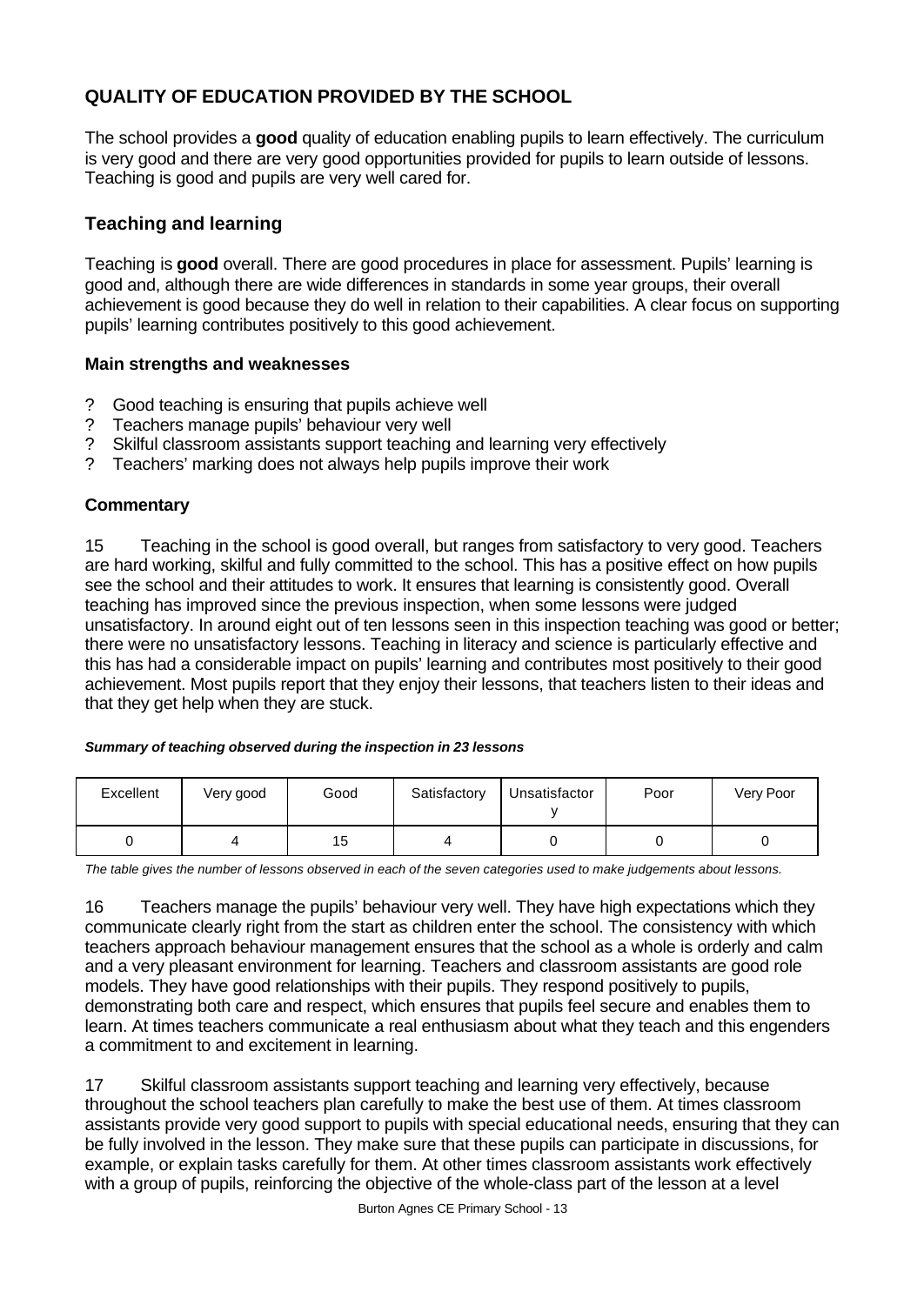appropriate to their needs. Such good use of classroom assistants is very effective in helping teachers match the activities they plan to the learning needs of all pupils. The ICT assistant also provides very good support. Her teaching of ICT skills to all pupils is good, making an effective and positive contribution to moving pupils' learning on.

18 Teachers mark pupils' work thoroughly. Their comments are good in informing pupils how well they are getting on. At times there is good discussion about aspects of completed task. The use of target cards, which include targets related to working at a particular level, as well as specific individual targets, are also very valuable in letting pupils know what they need to improve. However, teachers generally provide insufficient guidance in the written comments for pupils about how or what they could do to improve, develop or extend their work.

# **The curriculum**

The curriculum is **very good**. It enables pupils to achieve well because it caters well for their different interests, aptitudes and needs. Curriculum development is very good, with the emphasis on the arts ensuring that pupils enjoy a rich variety of experiences that effectively stimulate their learning in other subjects. Opportunities provided to extend learning outside of lessons are very good. Overall accommodation and resources are good.

#### **Main strengths and weaknesses**

- ? The curriculum is presented in interesting and innovative ways, especially through the arts, which contributes very positively to pupils' good learning
- ? Pupils are given very good opportunities to develop their skills of scientific enquiry
- ? There is very good provision for pupils with special education needs so they achieve well
- ? The school makes very good use of visits and visitors to extend the range of learning activities
- ? The recently revised arrangements for transfer to the secondary school are very good
- ? There is insufficient use of computers to develop pupils' learning in other subjects

#### **Commentary**

19 The curriculum is very good and pupils are involved in some very interesting projects that capture their imagination. The Creative Contexts for Learning project, in which the school has been involved over the past two years, uses the arts very effectively to raise achievement in other areas of the curriculum, particularly in literacy. The involvement of visiting artists, musicians and dancers has contributed very positively indeed to pupils' achievement. For example, following a visit from a sculptor, older pupils created very good paper sculptures and then wrote and performed a rock opera about the Romans. Parents were involved in making scenery and costumes. A recent project has involved pupils in Years 5 and 6 visiting Burton Agnes Hall, where they made sculptures of natural materials. The poems they wrote following the visit were very good, showing how pupils' understanding and use of similes and metaphors had improved. All pupils learn other European languages.

20 Throughout the school, teachers plan very good opportunities for pupils to learn and practise their investigative skills in science. Pupils learn to observe very carefully and talk confidently about what they think may happen. They carry out investigations independently and explain and record what they have learnt very clearly. These very good opportunities and the consistently good teaching in science enable pupils to achieve well.

Burton Agnes CE Primary School - 14 21 There is very good provision for pupils with special educational needs. This has improved significantly since the previous inspection and now ensures that these pupils now achieve well. Teachers identify pupils who have special educational needs as early as possible and make very good assessments of their needs. Teachers set clear and realistic targets and together with the support staff regularly check on these pupils' progress. Teachers plan and tailor the curriculum very well, to make sure the work they give the pupils is relevant and helps them to achieve their targets.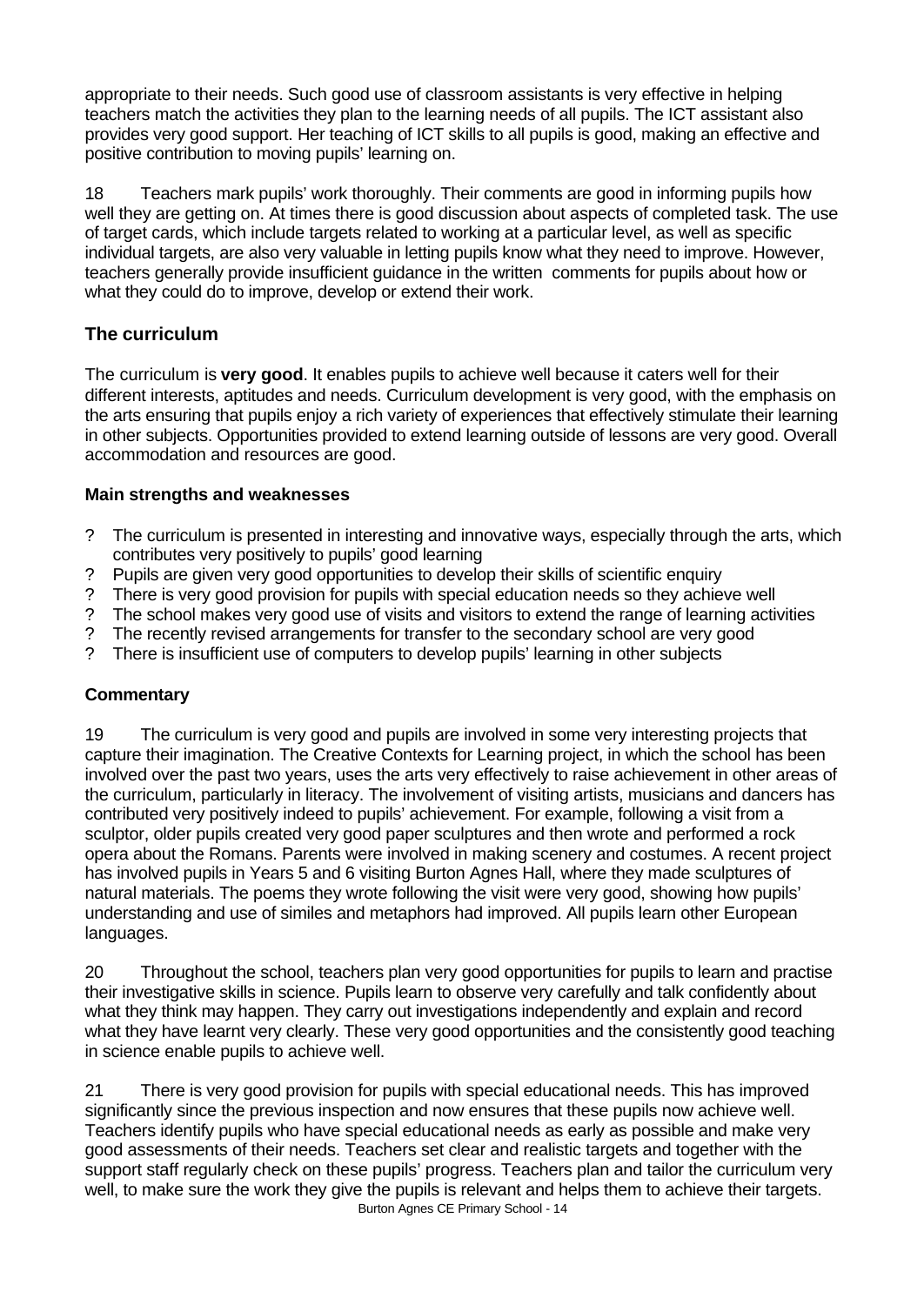The special educational needs co-ordinator, teachers and classroom assistants work very well together, ensuring pupils with special educational needs are very well supported with the additional help they need to take part successfully in lessons. This also contributes to the good progress they make.

22 The school makes very good use of visits and visitors to extend the range of learning activities and these extend pupils' learning effectively across the curriculum. For example, pupils have made very good felt pictures and sculptures following a visit from an artist, while older pupils developed their dance skills when working with a specialist dance teacher. Pupils in Year 6 talked excitedly about when they dressed up in Tudor costumes and learnt about life in Tudor times during the visits of a theatre group. Pupils were very enthusiastic about their visit to the temple in Bradford as part of their work on Sikhism, and could recall much of the information they had learnt and the things they had seen. They said it really helped them to learn, one commenting, "*It's easier than just seeing things in books. You can't ask a book a question."* Teachers provide a very good range of extra-curricular activities, such as the drama club, sports clubs and recorder clubs. In such a small school this represents a great commitment from all the staff.

23 The headteacher and teacher of the pupils in Year 6 were instrumental in developing the recently revised induction programme to the local secondary school. This has been externally evaluated and was described as excellent. It enables pupils to work with secondary pupils and the pupils from neighbouring schools on a number of exciting projects, such as drama and sport, before they transfer to the secondary school. As a result, pupils settle into their secondary school quickly and happily.

24 Although the teaching of ICT skills is effective, because an ICT assistant works exclusively with all pupils in turn, the limited number of other computers currently available in classrooms limits the opportunities which teachers can provide for pupils to work with them in other subjects. Nevertheless teachers do not plan regularly enough for pupils to use appropriate programs to support other subjects. The school is aware of this shortcoming and is addressing it with a substantial increase in the number of computers and a new computer suite.

#### **Care, guidance and support**

This is a **very caring** school, in which pupils feel secure and happy and where they can learn and develop effectively. Procedures to support and guide pupils are very good overall. The school actively seeks and values pupils' views of the school.

#### **Main strengths and weaknesses**

- ? Relationships between staff and pupils are very positive and help to provide a good standard of pastoral care
- ? The school actively seeks pupils' views of the school
- ? There are very good procedures for the induction of children into the school

#### **Commentary**

25 Relationships between staff and pupils are very good, contributing positively to the high standard of individual care, support and guidance, which ensures pupils feel happy, confident and secure. Staff and pupils know each other very well and they interact very well both inside and outside the classroom. Pastoral support for pupils is very good; pupils feel confident to approach their teachers should they have any problems in the knowledge that appropriate support and guidance would be forthcoming. Pupils are well supported academically, which contributes to all pupils' achievement, but they are not always given sufficient guidance on what they need to do to improve or develop their work. The school provides very good care and support for pupils with special educational needs, which has a positive impact on their learning.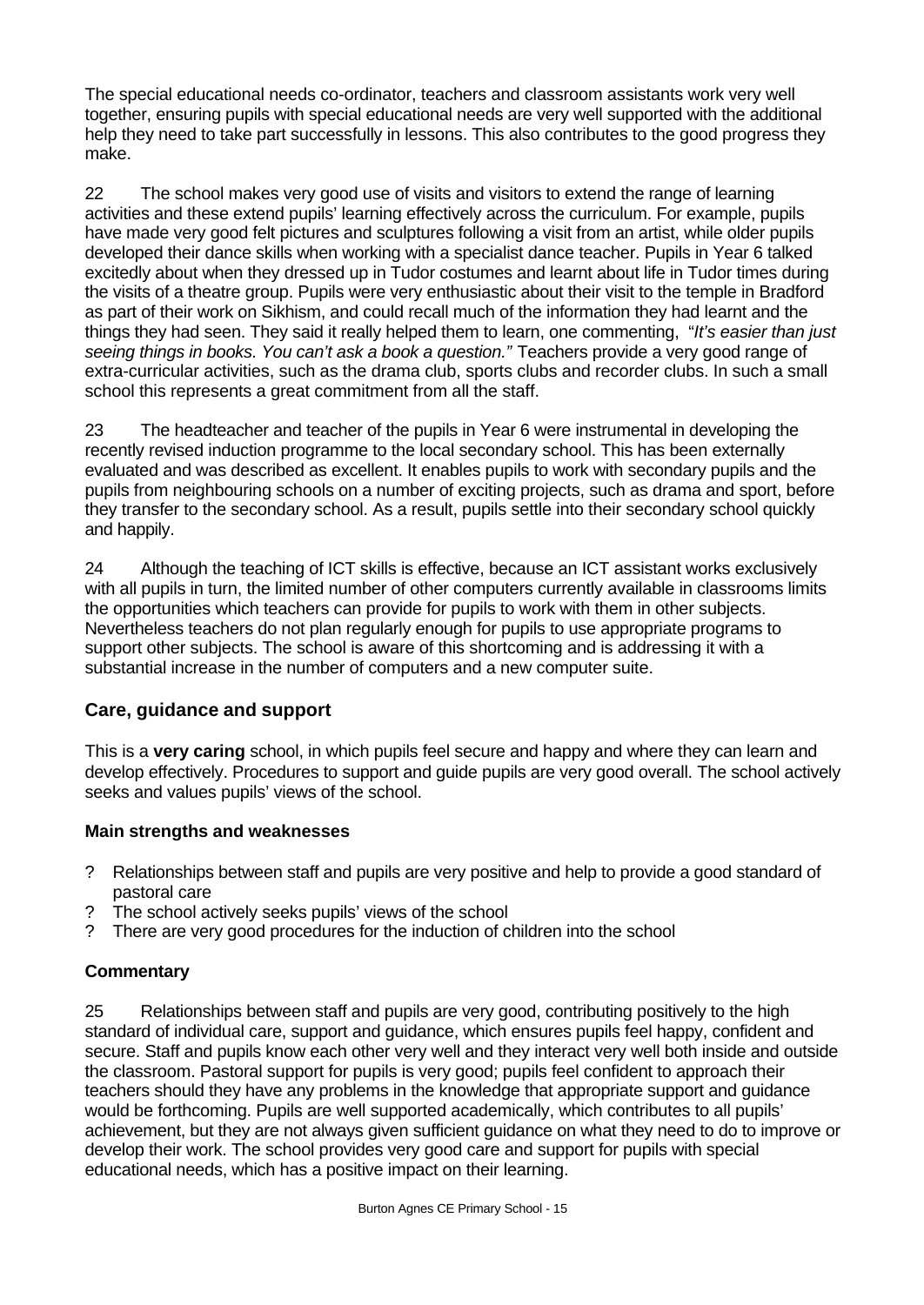26 The school actively seeks pupils' views of the school mainly through the school council, circle time, pupil questionnaires and a suggestion box and makes very good use of pupils' contributions. This ensures not only that pupils feel valued and fully part of the school, but also contributes to their understanding of citizenship and the part they play in a community. The school values pupils' views highly and where practicable takes them into consideration when reviewing policies and procedures. For example, the provision of the 'friendship bench' in the playground was provided as a result of a request by the school council.

27 The school has good procedures for the induction of children into the school. Parents are given clear information and guidance about these procedures and how they can help to prepare their children for school life. Parents and children have good opportunities to visit the school and meet with their teachers prior to admission. These procedures enable children to settle quickly into the school.

# **Partnership with parents, other schools and the community**

The school has developed a **very strong** partnership with parents, who have very positive views of the school. The school has developed very good links with the wider community and other schools, both of which make a very good contribution to pupils' learning. There has been an improvement in this aspect of school life since the last inspection.

# **Main strengths and weaknesses**

- ? Parents receive good information from the school, but reports could be clearer in ways in which pupils could improve
- ? Parental involvement in their children's learning is very good
- ? The school's very good links with the wider community enhance pupils' learning
- ? There are very good links with other schools

# **Commentary**

28 Overall, the quality of information given to parents is good. The school brochure and the governors' annual report provide a wide range of information about the school and its activities and fully meet statutory requirements. Regular newsletters and letters about specific events ensure that parents are kept up to date about current school activities. Parents have good opportunities to discuss their children's progress at consultation meetings and an open afternoon. Attendance at these meetings is very good. Pupils' annual reports are satisfactory; they provide a clear indication of standards and achievement, but they do not always identify areas for further development or, like teachers' marking, indicate ways to improve. The school actively seeks the views of parents through the use of questionnaires that are analysed so that their views may be incorporated into new or revised school policies and procedures. For example, in response to a recent questionnaire the school increased the level of homework for older pupils. There are good arrangements to involve parents of pupils with special educational needs in the review of their children's individual educational plans.

29 Parents' involvement in their children's learning is very good. A significant number of parents help in the school, listening to pupils read, assisting in classrooms and accompanying pupils on educational visits. The school provides good support for parents to help and support them in assisting their children learning at home, including classroom assistant training, a parental nurturing programme and computer training. The *Tiddlers* group, for parents and pre-nursery age children, effectively helps prepare children for entry into the school. There is an active Friends Association that organises social and fund-raising events; significant amounts of money have been raised to finance additional learning resources, which have had a positive impact on pupils' learning.

Burton Agnes CE Primary School - 16 30 The school's links with the community are very good and these make a significant contribution to pupils' learning. A very good range of visitors to the school, including artists,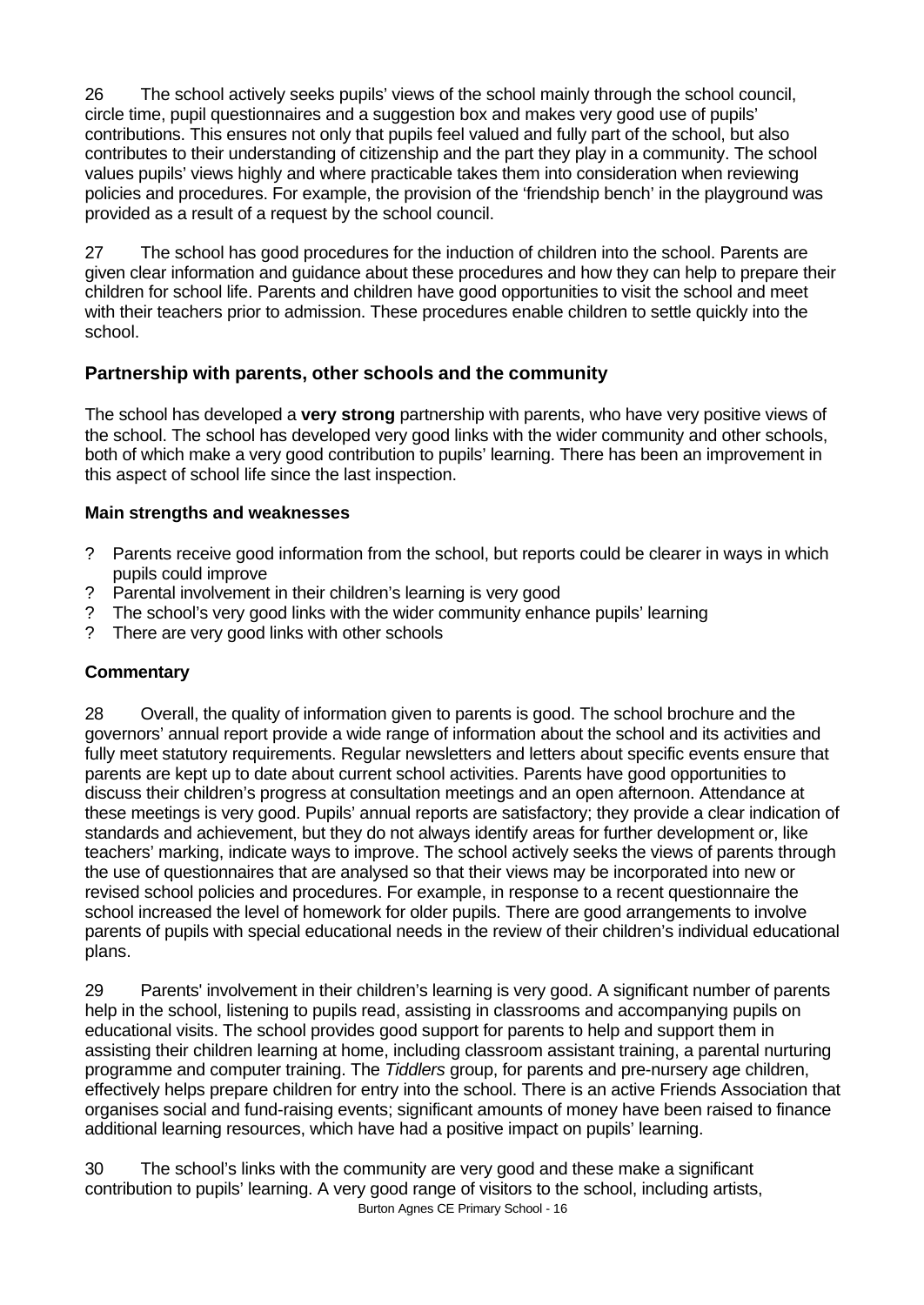musicians, dancers and theatre groups, very effectively enhances pupils' learning across the curriculum, but especially in drama, art and music. The school makes good use of the local community, including visits to a local art gallery and library, which support pupils' learning in art and design and technology effectively. Local field trips are also used well to enhance pupils' learning in history and geography, and links with the local parish church support pupils' spiritual and cultural development.

31 The school's links with other schools are very good. There are strong links with the local secondary school to which the majority of pupils transfer, with good use made of the facilities for sports, science and drama. The school has developed good transition arrangements including effective liaison between staff and the transfer of information relating to both pupils' academic and social skills. Pupils benefit from a full day induction at the secondary school, at which time they meet their form tutor and experience a range of lessons, all of which have a positive impact on pupils' future learning.

# **LEADERSHIP AND MANAGEMENT**

Leadership of the headteacher is **excellent**. Since taking up her post the headteacher has instigated much change in the school and has significantly contributed to its recent very good improvement. She has the confidence of an effective governing body that provides good governance. The school is well managed and runs smoothly. It makes good use of available finance to support clearly identified educational priorities. The principles of best value are clearly understood and applied well.

#### **Main strengths and weaknesses**

- ? The headteacher provides excellent leadership, ensuring a strong sense of purpose so all staff and governors strive for continuous improvement and creating an effective climate for learning in which all pupils succeed
- ? The governors have a good grasp of the school's strengths and weaknesses which enables them to play an effective role in shaping the direction of the school
- ? The headteacher has initiated very good curriculum change and development
- ? There has been very good improvement since the previous inspection
- ? Financial management is strong
- ? The school plans well for the future

# **Commentary**

32 The headteacher provides excellent leadership. She has a clear vision and high aspirations which she communicates very well to others. She has the full confidence of pupils, parents, teachers, other staff and governors. She strives hard to ensure that all pupils fully enjoy the benefits the school offers. One of her first tasks on taking up the post of headteacher was to improve the provision for pupils with special educational needs. Very careful analysis of need preceded appropriate change in practice. Provision for these pupils is now very good and as a result they are able to benefit fully from the learning opportunities the school provides. Such attention to detail, ensuring that everyone is fully included, has characterised the very successful development of the school. Morale in the school is now high; all the staff make up a very strong team continually striving to improve the school. The headteacher is also providing support to a neighbouring primary school in developing effective leadership and management.

33 Governance of the school is good. Governors are well informed and this enables them to make strategic decisions. They concern themselves with standards and they keep themselves updated with curriculum developments. For example, several governors are regular visitors to school. The governors with responsibility for special educational needs liaises closely with the school and the governor with responsibility for ICT comes into school regularly to work with pupils. The governors consider at length the decisions they take. For example, they took the decision to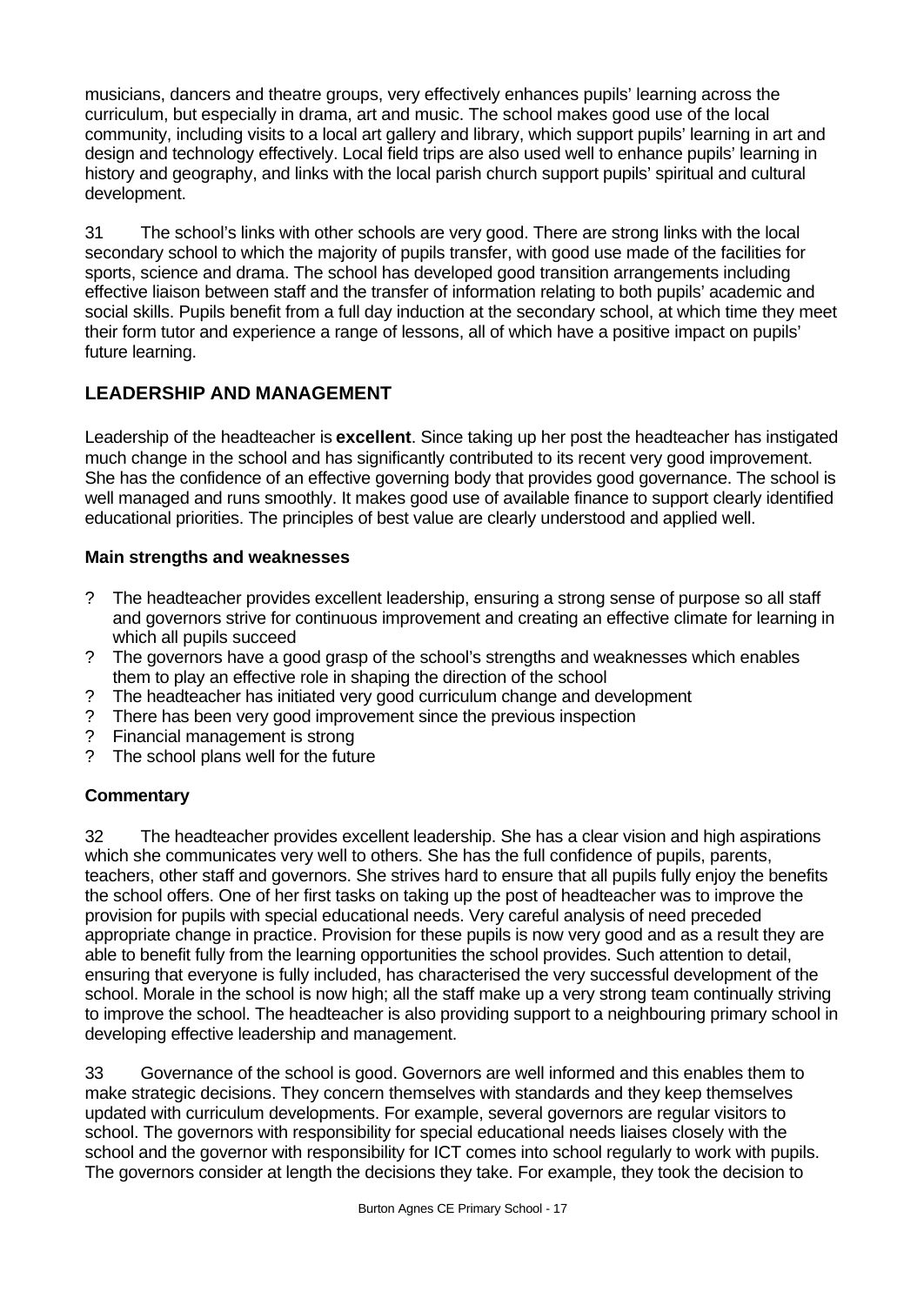release the headteacher from a class teaching responsibility in order that she might be able to spend more time effecting much needed change around the school. They carefully monitor the impact of this decision, constantly looking for evidence of improvement. The school reviews its performance in consultation with advisers and has good systems in place to evaluate its performance.

34 Recent curriculum change has been considerable. Much of the headteacher's efforts have involved developing an exciting and invigorating curriculum, which ensures learning is both successful and pleasurable for pupils. In conjunction with staff of the local secondary school, the headteacher has been largely instrumental in creating an arts programme for pupils in Year 6 along with others from nearby primary schools. This is an effective part of a well-devised programme to prepare pupils for the move to secondary school. The headteacher of the secondary school pays tribute to the drive of the headteacher in being the main inspiration behind such a successful venture. This contributes to the overall very good curriculum in the school.

35 There has been very good improvement since the previous inspection when a number of concerns were expressed. These have all been successfully addressed. All expected policies and schemes of work are now in place. Teaching is rigorously monitored by the headteacher, with the result that teaching is now consistently good or better. Strategic planning has considerably improved and is now good. Projects and proposed developments are carefully costed and the implementation of the planning is monitored. Most importantly, things that are planned get done. The overall leadership and management of the Foundation Stage, English, mathematics, science and ICT by the respective co-ordinators are good or very good. The co-ordinators are good role models in the teaching of their subjects. The headteacher provides very good leadership and management of special educational needs, which is a significant strength of the school.

# *Financial information for the year April 2002 to March 2003*

| Income and expenditure $(E)$ |         | Balances (£) |                                     |      |
|------------------------------|---------|--------------|-------------------------------------|------|
| Total income                 | 311,872 |              | Balance from previous year          | 640  |
| Total expenditure            | 308.349 |              | Balance carried forward to the next | 4163 |
| Expenditure per pupil        | 2803    |              |                                     |      |

| Balances (£)                        |      |
|-------------------------------------|------|
| Balance from previous year          | 640  |
| Balance carried forward to the next | 4163 |

36 Financial management is strong. The chair of the finance committee is well informed and aware of the school's needs. Governors consider support in classrooms to be a priority in spending. This support is making a significant contribution to the quality of teaching and learning. It also makes a significant contribution to the way all pupils are included and able to benefit from the learning activities the school provides. All funding, both basic budget allocation and additional grants received for specific purposes, is carefully allocated to help the school address the educational priorities identified in the school improvement plan. The principles of best value are clearly understood and well applied and all spending is effectively monitored and controlled. The school provides good value for money.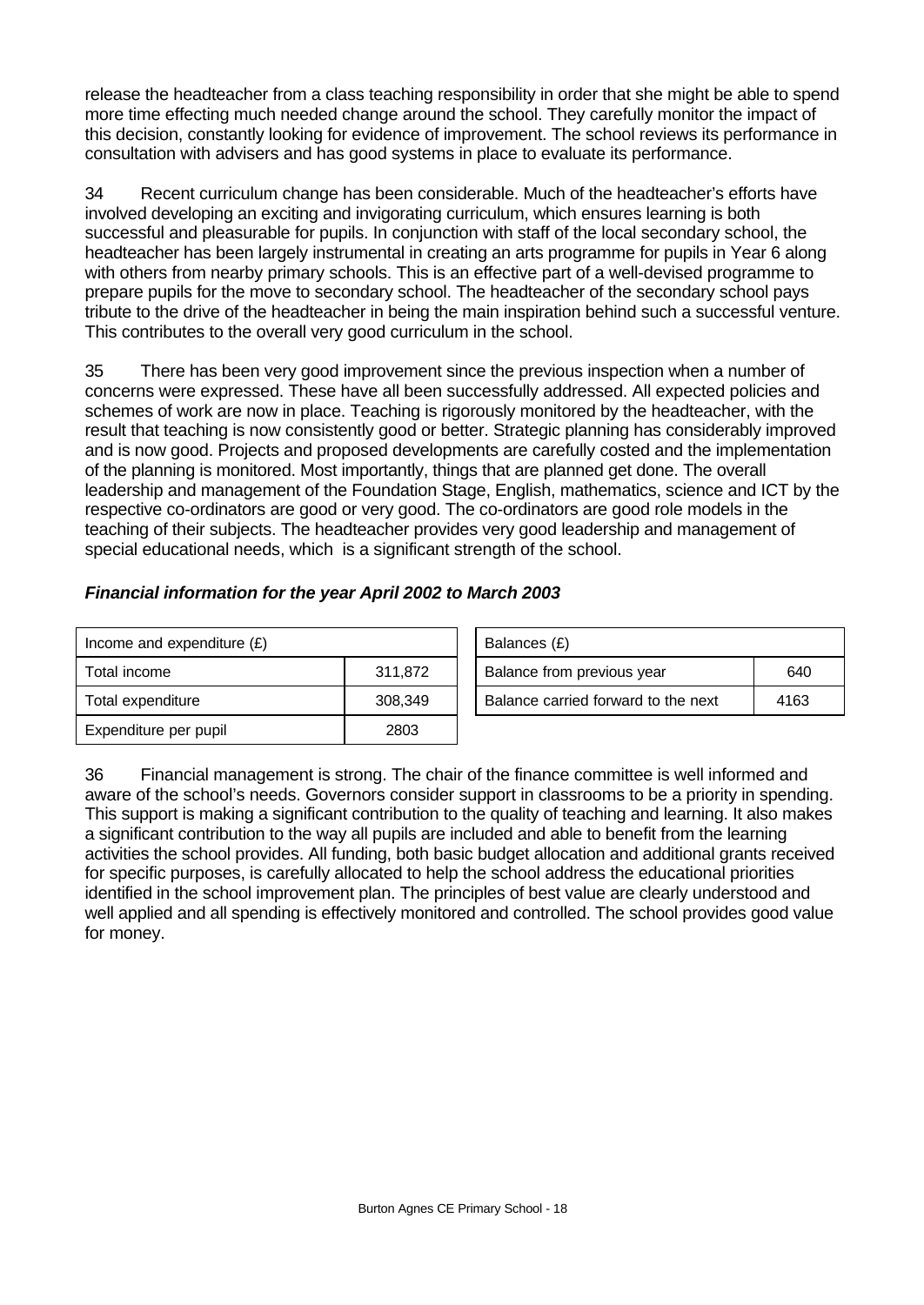# **PART C: THE QUALITY OF EDUCATION IN AREAS OF LEARNING AND SUBJECTS**

# **AREAS OF LEARNING IN THE FOUNDATION STAGE**

Provision in the Foundation Stage is **good**.

#### **Main strengths and weaknesses**

- ? Good features noted in the previous inspection remain strengths
- ? Teaching is consistently good and planning is very good
- ? There is an effective partnership between staff and parents
- ? Children make good progress in all areas of learning

#### **Commentary**

37 Many of the good features found in the last inspection are still strengths. The Foundation Stage co-ordinator provides effective leadership and management. There are good resources and facilities inside that are used to support the wide range of activities provided. However, there is no continuous access to either the outdoor classroom or the playground area, although these have recently been made secure and provide good opportunities for purposeful activities in all areas of learning.

38 There is consistently good teaching across all areas of learning. The teacher's planning is very good and the children are given interesting activities enabling them to make good progress in all areas of learning. There is very good teamwork between the teacher and the well-briefed nursery assistants, and children benefit from individual attention in small groups. Adults regularly observe the children and check what they can do so they know what children need to work on next. This enables all children, including those with special educational needs and the higher attaining children, to achieve well.

39 Before the children start school some parents come with them to the weekly *Tiddlers* group, where they meet the nursery nurses and other parents and children. Staff develop an effective partnership with parents by visiting the children in their homes and providing opportunities for children and parents to visit the school before children start in the nursery class. Teachers give parents good written information about the routines of school and how they can help their children. Parents come into the classrooms at the end of the session to collect their children and are encouraged to talk to the staff about their children's learning.

40 Children start in the nursery class after their third birthday and are in that class for three or four terms part-time before joining the reception class. Although there is a very wide range of ability when children start in the nursery class, most of them are working at levels below those expected for their age. They make good progress across all areas of learning, so that by the end of the reception year most children attain the early learning goals in each area.

#### **PERSONAL, SOCIAL AND EMOTIONAL DEVELOPMENT**

The provision for personal, social and emotional development is **good**.

#### **Main strengths and weaknesses**

- ? Very good relationships and the very good examples shown by adults ensure that children behave well, and learn to share and work together
- ? Adults give children plenty of help and encouragement so children enjoy learning and work hard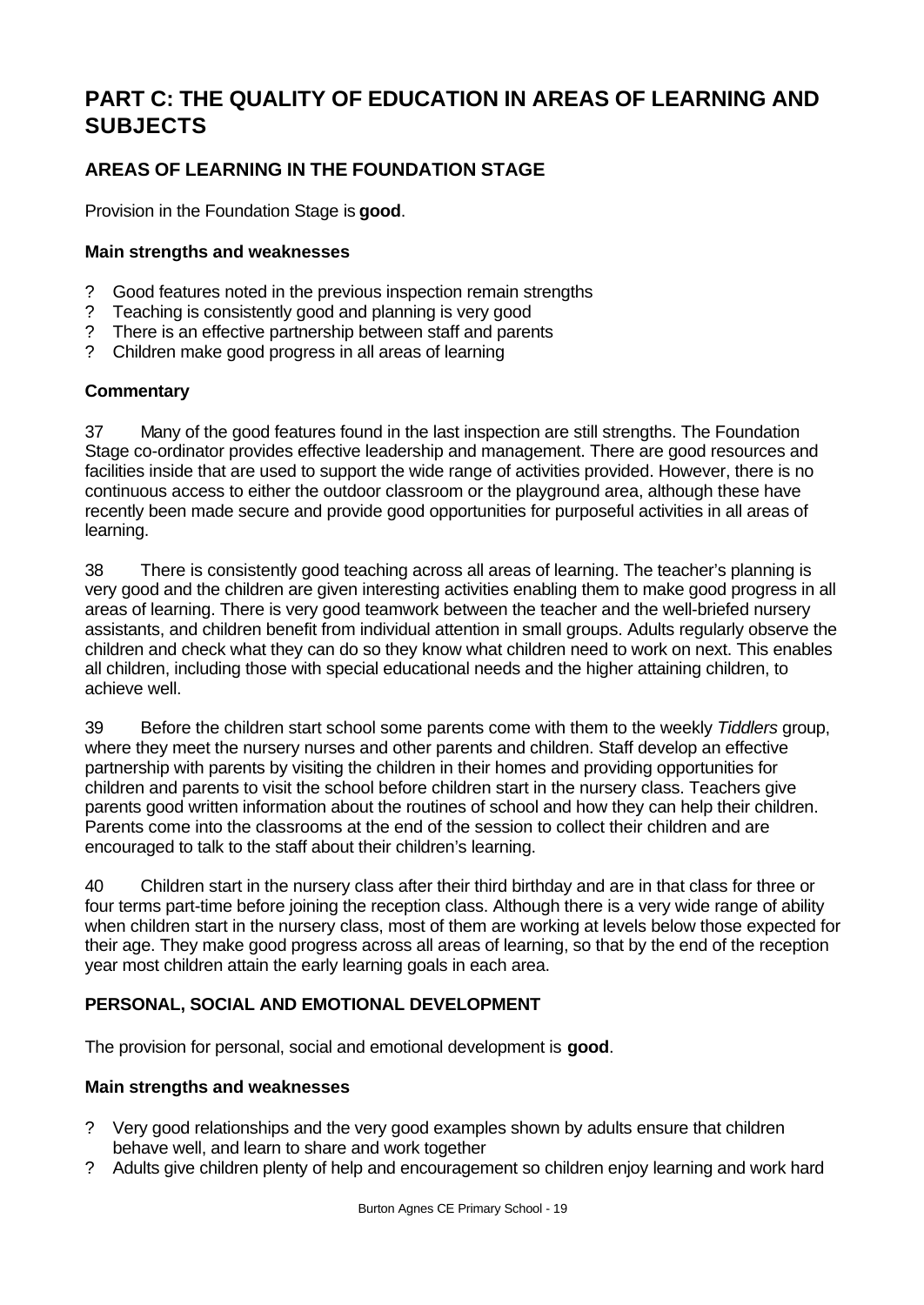? Children are enthusiastic and concentrate well because adults give them plenty of exciting activities

# **Commentary**

41 Good teaching in this area of learning means that most children are on line to reach the goals by the time they leave the reception class. The very good relationships between adults provide very good examples for children in how to work together. As a result, children behave well and learn to share and take turns. For example, when one child took most of the clay leaving very little for another child, the nursery assistant compared the amounts of clay and the child immediately gave some to the other child. The nursery assistant praised the child by saying 'Well done, that was kind of you' and also reminded the other child to say 'thank you'. Such effective reminders and good use of praise encourage children to help one another. For example, they hold the doors and gates open for their friends when they go into the outdoor play area. Adults give children just the right amount of help, for example when they change their shoes or walk along a balance bar, but also encourage them to be independent. As a result, children choose activities independently and undertake some simple maintenance jobs for themselves, like washing their own paintbrushes when they mix paints. The teacher and nursery nurses give the children lots of exciting things to do, such as programming the floor robot and making animals from clay, so children work hard and concentrate well.

# **COMMUNICATION, LANGUAGE AND LITERACY**

Provision for communication, language and literacy is **good**.

#### **Main strengths and weaknesses**

- ? Teachers and other adults provide good opportunities for children to listen and talk to other children and adults, so children talk clearly and listen attentively
- ? Children are interested in books and enjoy talking about them because of the good opportunities adults give them
- ? Sometimes opportunities are missed to link the sounds the children are learning with letters

#### **Commentary**

42 The adults are good role models for children in their listening and speaking. They explain very clearly what children have to do and encourage children to talk about their experiences through the effective use of questions and prompts. For example, the teacher gave the children a very good opportunity to tell the other children what they had been doing. When one child said that she was in a dance show, for example, another child asked if she was going to dress up and wear a crown. The child replied 'No I'm going to be a fox.' In the birthday shop one child who was the customer said she wanted plates and cups and asked 'How much will that be?' Another child described the birthday cake as 'Strawberry and raspberry with little blobs of icing.'

43 The teacher chooses interesting books to share with the children that generate a lively enthusiasm for reading and interest in books. There is a good emphasis on basic skills and children learn individual sounds. A few of the older children know how to put sounds together to read simple words. However, they cannot always use the sounds to help them write words and opportunities to help them develop this understanding are unduly limited.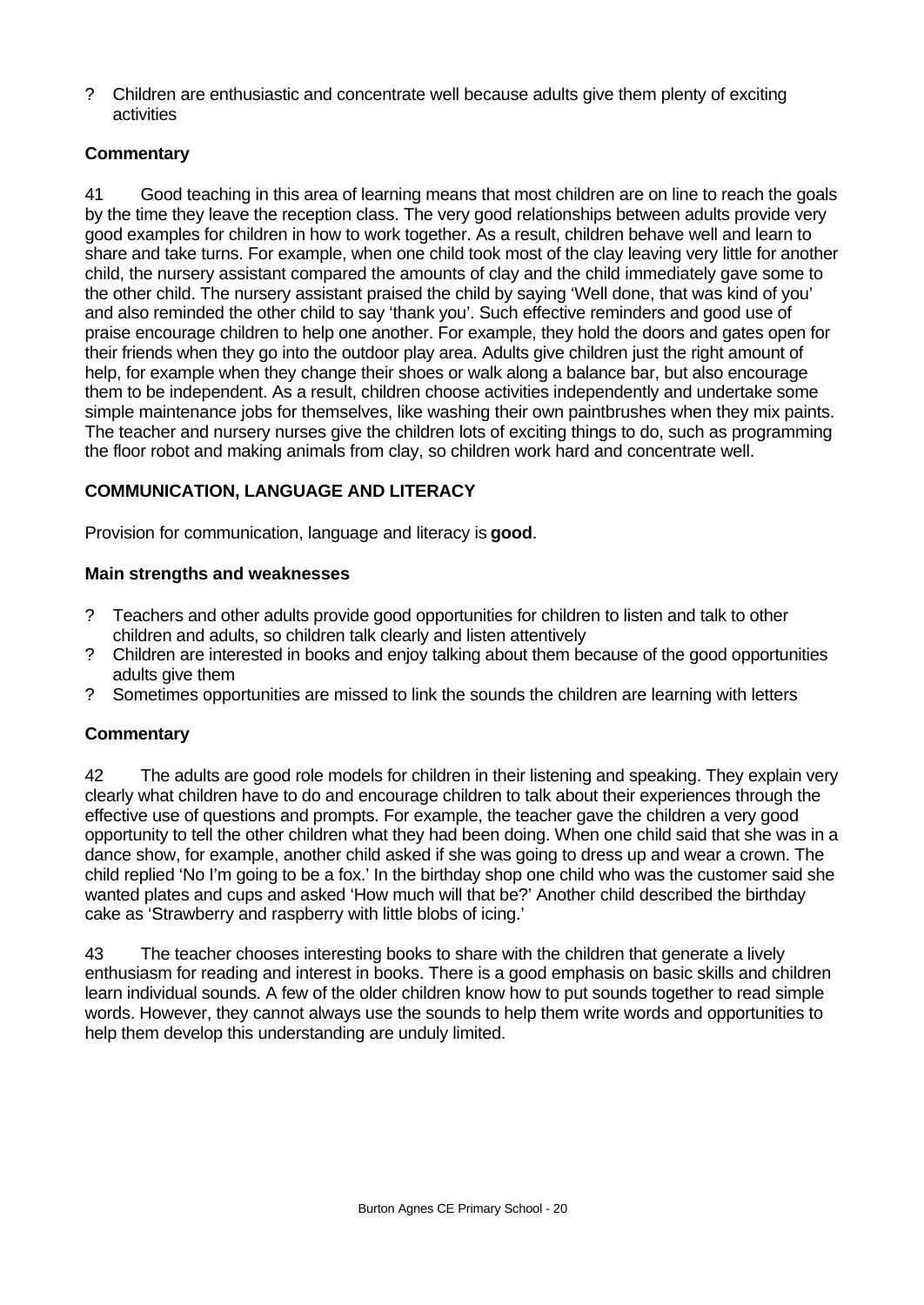# **MATHEMATICAL DEVELOPMENT**

Provision for mathematical development is **good**.

#### **Main strengths and weaknesses**

- ? Children make good progress in developing their mathematical skills because adults take every opportunity to count and talk about numbers
- ? Adults provide good opportunities for children to learn and use mathematical language

#### **Commentary**

44 At the beginning of each session children practise counting skills. The teacher challenges the children to count the number of children present and absent when calling the register, and to say what day comes before or after when saying the date. Children act as a counter when they sing number rhymes such as the 'Five speckled frogs', and the teacher checks that the children know how many are left as each one goes away. Most children of the reception class children and some of the older nursery children can say what number is one less than a number to 10. The teacher provides cubes to help the children who are finding this difficult. The teacher challenges the children to count to 30 and count backwards from 30 to zero. Most of the children can do this and the teacher points to the number symbols to help the children to learn the symbols. Children enjoy all the activities provided and work hard.

45 The teacher provides good opportunities for children to learn mathematical language when, for example, she asks children what the shape of the counting blocks are, and which letter comes first, last and in the middle of a word. Older children recognise squares, triangles and circles. Similarly the nursery assistant checks the younger children use the words forwards and backwards correctly when they program the floor robot to move, and that they know the number written on the controls on the robot.

# **KNOWLEDGE AND UNDERSTANDING OF THE WORLD**

The provision for knowledge and understanding of the world is **very good**.

#### **Main strengths and weaknesses**

- ? A very good range of first hand opportunities successfully extends children's knowledge and understanding of the world
- ? Staff provide clear explanations and use questions effectively to promote this area of learning

#### **Commentary**

46 Staff have rightly identified that this is an area in which some children have limited experiences when they enter school. As a result teacher and nursery assistants plan a very good range of activities that stimulate the children's curiosity and help them to find out more about the world. For example, children plant bulbs, manipulate clay and learn that some objects float and some sink. After experimenting with a good variety of objects in the water a child correctly identified that some floated and some sank and said 'Heavy things sink'. Children correctly identify which materials are smooth, rough, soft and hard when they are making collages. They find out how to join with glue when they make bookmarks. They pull and mould clay into shapes to make homes for animals and choose appropriate tools to make a pattern on them. With help, children can find the letters on the keyboard to write their names and draw pictures using a computer program.

47 Adults explain tasks clearly and use questions well to help children think about what they are doing. For example, when children were working with the floor robot the nursery assistant asked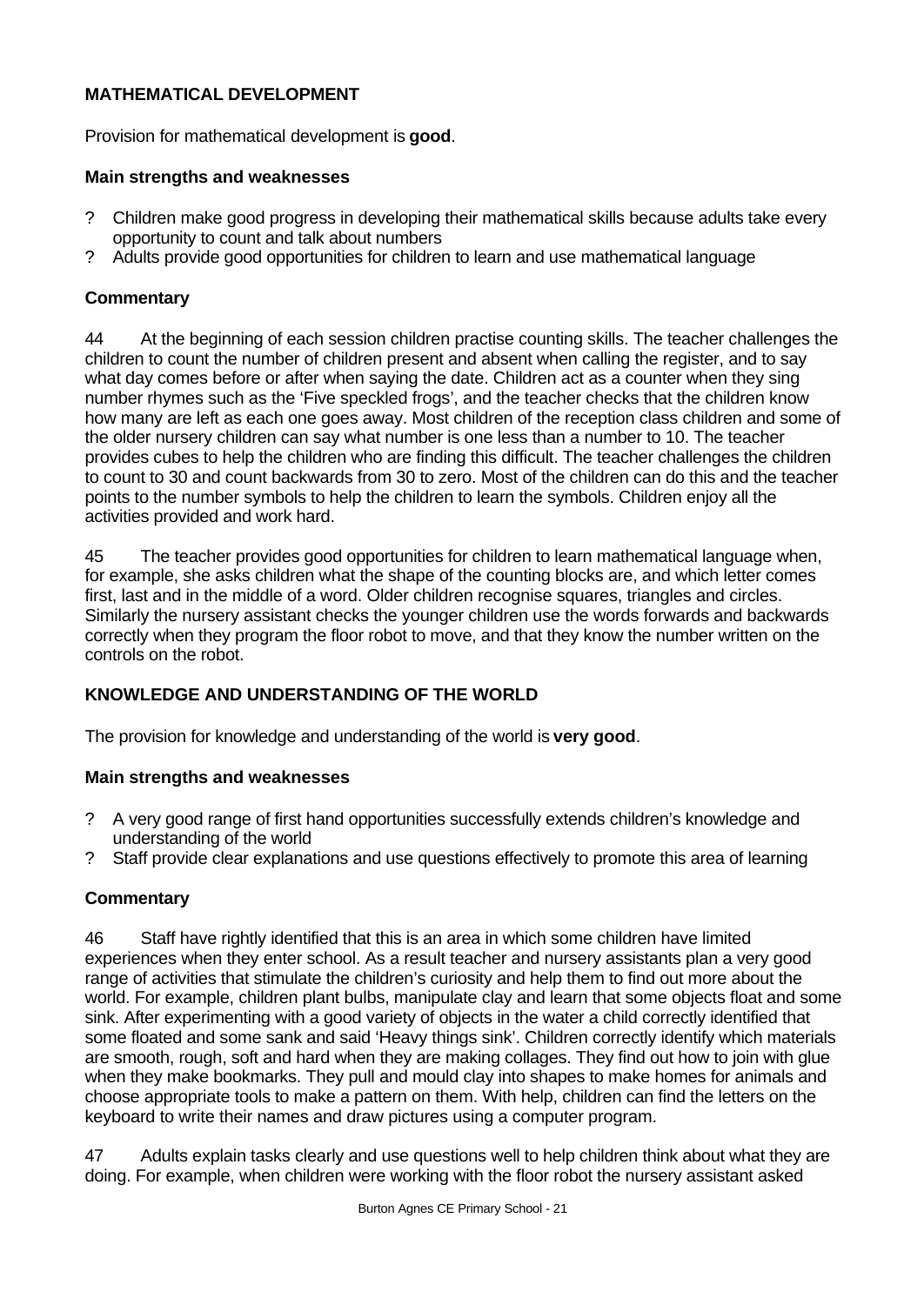'What's inside to give it power?' When a child suggested diesel, the nursery assistant replied 'That's a good idea but it's not diesel like in your daddy's tractor', and praised the child who said there is a battery inside.

## **PHYSICAL DEVELOPMENT**

Provision for physical development is **satisfactory**.

#### **Main strengths and weaknesses**

- ? Children's physical development is good because the teacher plans a good range of activities in the classroom
- ? When outside sessions take place they are purposeful and well structured, but there is no continuous access to the outdoor area so opportunities for development are limited

#### **Commentary**

48 There are good opportunities for children to develop their skills such as cutting, manipulating materials such as clay and sand, and using tools such as paintbrushes, pencils and glue sticks. For example, children showed good dexterity when they picked up very small sequins and stuck them on their bookmarks and rolled and moulded clay when they made houses for animals. Children do have a hall session each week but no session was observed during the inspection. Adults provide good opportunities for children to use the outdoor play area each day. With minimal supervision children share rides and take turns as they manoeuvre scooters, cars and bikes around the area. Activities are well planned and purposeful. However, children do not have continuous access to this area and this limits their opportunities for further development.

#### **CREATIVE DEVELOPMENT**

Provision for creative development is **good**.

#### **Main strengths and weaknesses**

- ? Adults provide good opportunities for children to develop their imagination in role-play and art activities
- ? Children sing well because they are given good opportunities to sing and listen to sounds

#### **Commentary**

49 Children enjoy playing with others in the role-play areas because the teacher uses the space and resources imaginatively. Children dress up and take on the roles of the shopkeeper and customers in the birthday shop, and talk on the phone in the emergency centre in the playground. When playing in the large outdoor sand pit one child said he was taking the wheelbarrow full of sand to 'the cement factory'. Children enjoy mixing paints and one child correctly identifies which colours she will have to mix to make purple, brown and green. They successfully print patterns on their bookmarks and decorate them with small and large shapes. The displays around the classroom show that children are developing their drawing skills well, and some children's figures show details such as hair, fingers and shoes.

50 The teacher gives children a lot of good opportunities to sing, particularly at the beginning of each session. Children join in enthusiastically when they sing number rhymes and most of the children know the words to simple songs and do the actions. When a specialist music teacher visited the school the children identified the sounds of objects hidden in a bag, such as a dog's squeaky toy and a bell, and noticed that the sounds were louder when the objects were out of the bag than in the bag.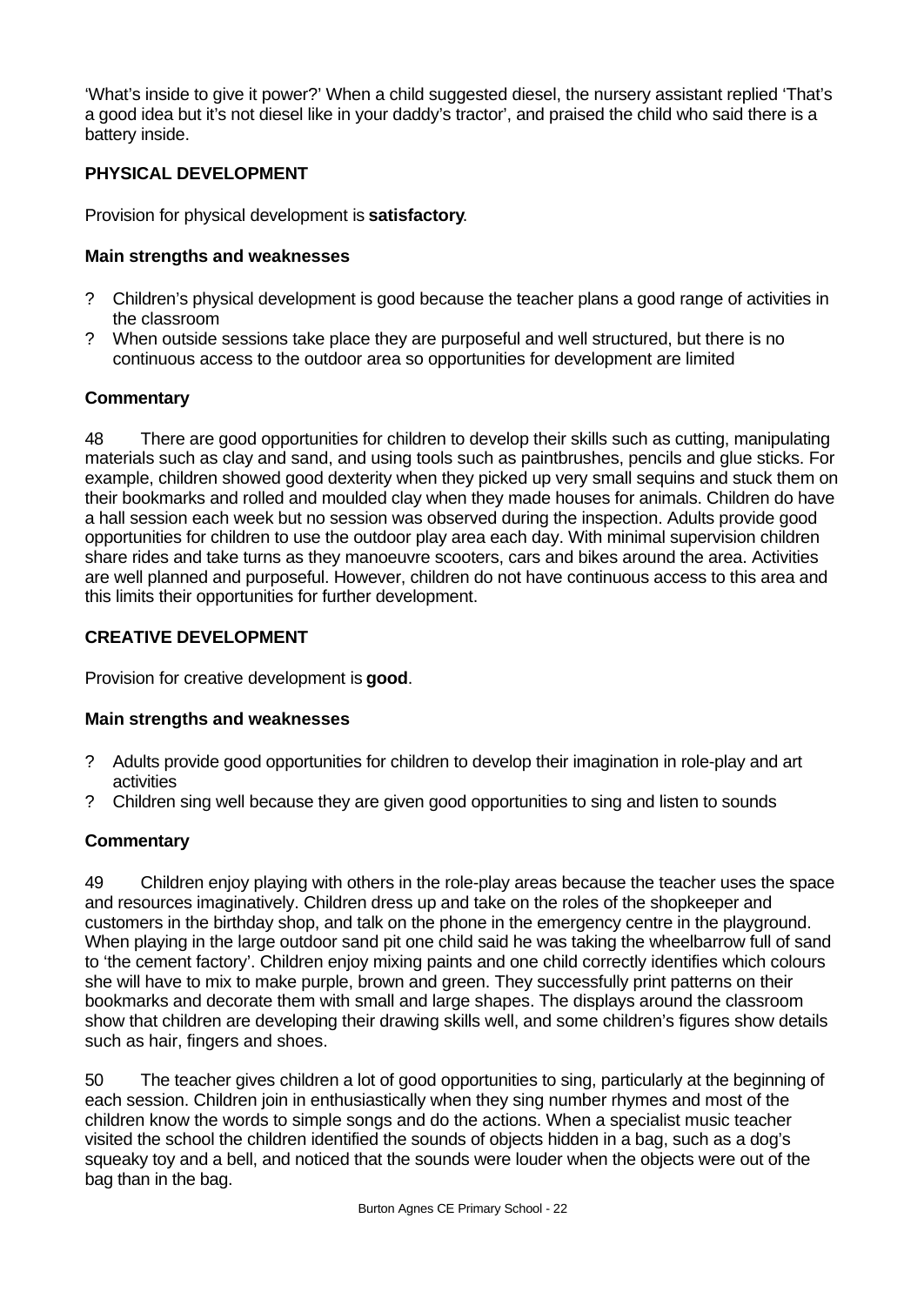# **SUBJECTS IN KEY STAGES 1 AND 2**

# **ENGLISH**

Provision in English is **good**.

#### **Main strengths and weaknesses**

- ? Pupils have positive attitudes, their learning is good and they achieve well
- ? Teaching is good and often very good with older pupils
- ? The Creative Contexts for Learning project is used well to enhance pupils' writing
- ? Assessment is good, but teachers could provide a clearer indication in their marking of how pupils could improve their work
- ? Subject leadership is very effective

# **Commentary**

51 The results of statutory assessment indicate that standards overall in English in 2003 were well below average at the end of Year 6 and below average at the end of Year 2. This hides the fact that in both of these year groups there was a high proportion of pupils with special educational needs, as high as 50 per cent in Year 6 last year. There is considerable variation in the make up of each year group and while there is a similar proportion of pupils with special educational needs in the current Year 6, there are fewer in Year 2. This is reflected in current standards. In Year 2, for example, pupils are on course to reach higher than average standards in their reading and this is better than at the time of the previous inspection. Although standards in writing are in line with those expected at this stage, they are also better than they were in the previous inspection. In Year 6 there is a very wide variation in standards in both reading and writing, ranging from well above average among some higher attaining pupils to below average. Pupils of all abilities have positive attitudes to work, they try hard to improve and apply themselves well to the tasks they are set. This contributes positively to the progress they make in English, ensuring their learning is good and that their overall achievement is good.

52 Teaching is good and often very good with older pupils. Where teaching is very good pupils are inspired by their teacher's infectious enthusiasm, they are fully engaged and absorbed in their learning, and stretched by the tasks they are set. Teachers explain the objectives for lessons clearly so pupils are focused right from the start and they intervene positively to challenge and extend pupils' learning effectively. There are good arrangements to extend the higher attaining Year 4 pupils by teaching them alongside others in Years 5 and 6, which enhances the progress they make. Skilful classroom assistants support pupils with special educational needs very well and this ensures they also make good progress and are fully included in lessons. Teachers have very good relationships with pupils and motivate them effectively. This contributes to pupils' positive response in lessons. It is particularly noticeable in discussions, in the best of which teachers show how very well they know their pupils as they constantly engage them in thinking and exploring ideas about chosen texts, which promotes confidence and a real seriousness of purpose. Such good opportunities extend pupils' speaking and listening skills effectively and they achieve standards at least in line with those expected of pupils at the end of Year 2 and Year 6.

53 Assessment is good. A good range of assessments enables the school to track pupils' progress effectively. The regular assessment weeks and the subject portfolio contribute positively to this. Pupils have very useful target cards on which are printed targets related to the level at which they are working as well as individual targets. This helps them understand how well they are getting on. Teachers' marking is good at informing pupils how well they have done, but generally provides insufficient guidance on what they could do to improve their work.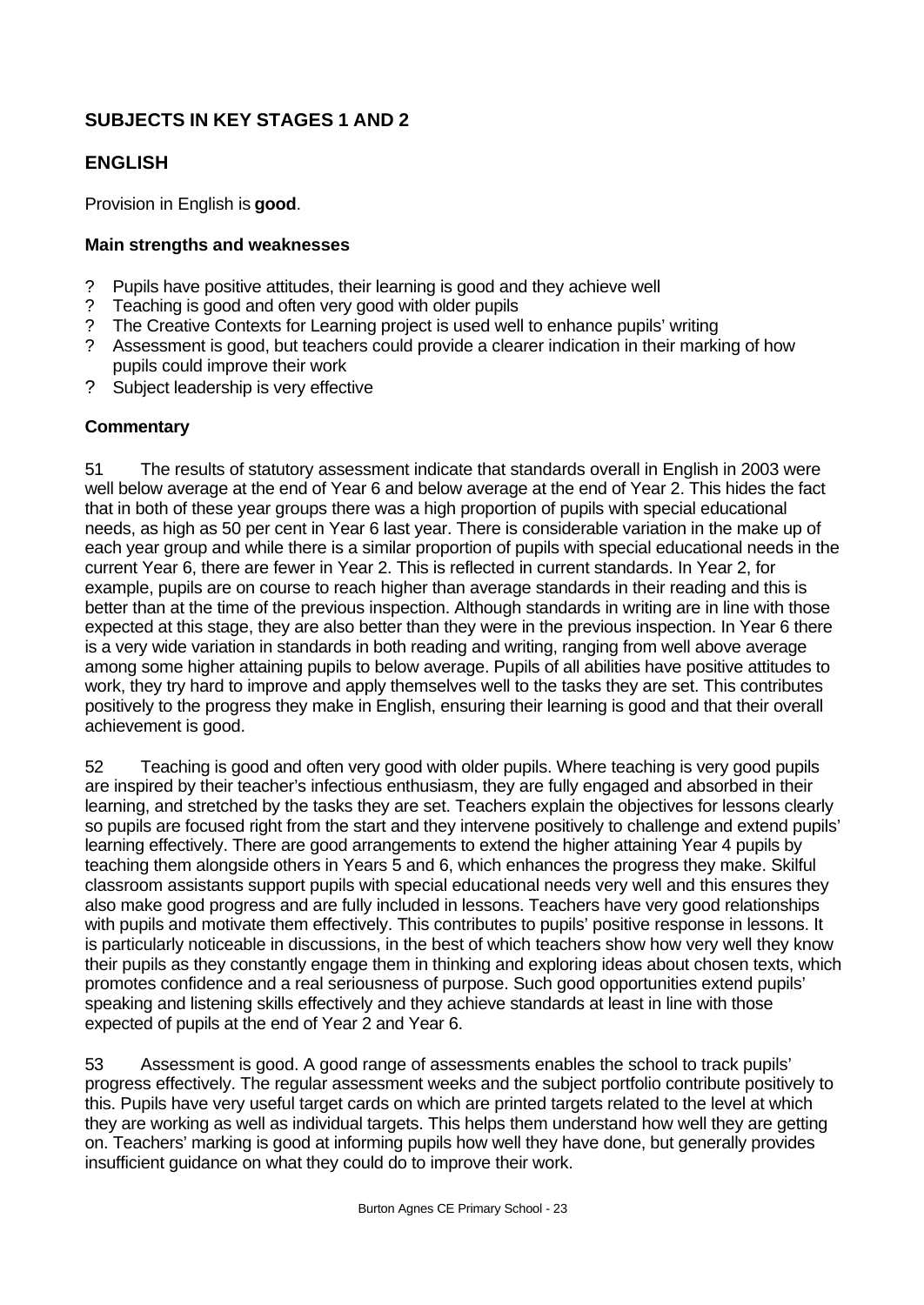54 The school has been involved with Creative Contexts for Learning since 1996, a local education authority co-ordinated series of arts projects which are aimed at enhancing learning across the curriculum. This involvement has made a major contribution to raising the standard of pupils' writing. The opportunities for pupils to work with visiting artists, musicians and dancers have been used very successfully as a stimulus for their writing. The outcomes have been very good, with pupils producing writing of high quality at times. One Year 6 pupil included this verse in his poem *Autumn Crowd*:

> Leaves scatter searching for a new Utopia, Swaying side to side, unable to choose where to live. Dying, the skeleton more visible than ever, Crowds clumped together, lost, looking for a family.

55 Leadership of the subject is very effective. The co-ordinator has a clear grasp of standards and is aware of ways to raise them, such as the use of the arts in improving pupils' writing. She leads by example, providing a model of very good teaching. She is fully aware of the strengths and aspects for further development in the subject because she carefully audits and evaluates existing provision. This has led to the improvement of both the fiction and non-fiction libraries for example. The co-ordinator's observations of teaching and learning have enabled her to identify aspects for development and to support improvements which have been so effective in raising standards.

#### **Language and literacy across the curriculum**

56 Language and literacy are supported well in other subjects. In subjects such as science and mathematics, pupils learn to use appropriate technical vocabulary. They write instructions in their work in design and technology. Teachers provide a good range of opportunities for pupils to be involved in discussions and these are well managed so that they contribute effectively to pupils' learning.

# **MATHEMATICS**

The provision for mathematics is **satisfactory**.

#### **Main strengths and weaknesses**

- ? Standards are above average by the time pupils reach the age of 7, but by 11 they are currently below average overall
- ? Pupils achieve well, including those with special educational needs
- ? Teaching is good, but the quality of teachers' marking is not consistent across the school
- ? More use could be made of ICT to promote learning
- ? There is no strategy is in place for using mathematics across the curriculum.

#### **Commentary**

57 Pupils in Years 1 and 2 make good progress and achieve well, attaining above average standards in all aspects of mathematics. Pupils' learning continues to be good as they move through the junior classes. However, in Year 6 overall standards are currently below average. This is because half of the pupils in this small year group have special educational needs. A thorough examination of the school's good assessment information shows that most of these have made progress since they took national tests at the end of Year 2 and their achievement is satisfactory. Some of them have made good progress; none of them have made less than satisfactory progress since that time. Pupils with special educational needs in other classes make equally good progress to their classmates as a result of the good support they receive from teachers and learning support assistants.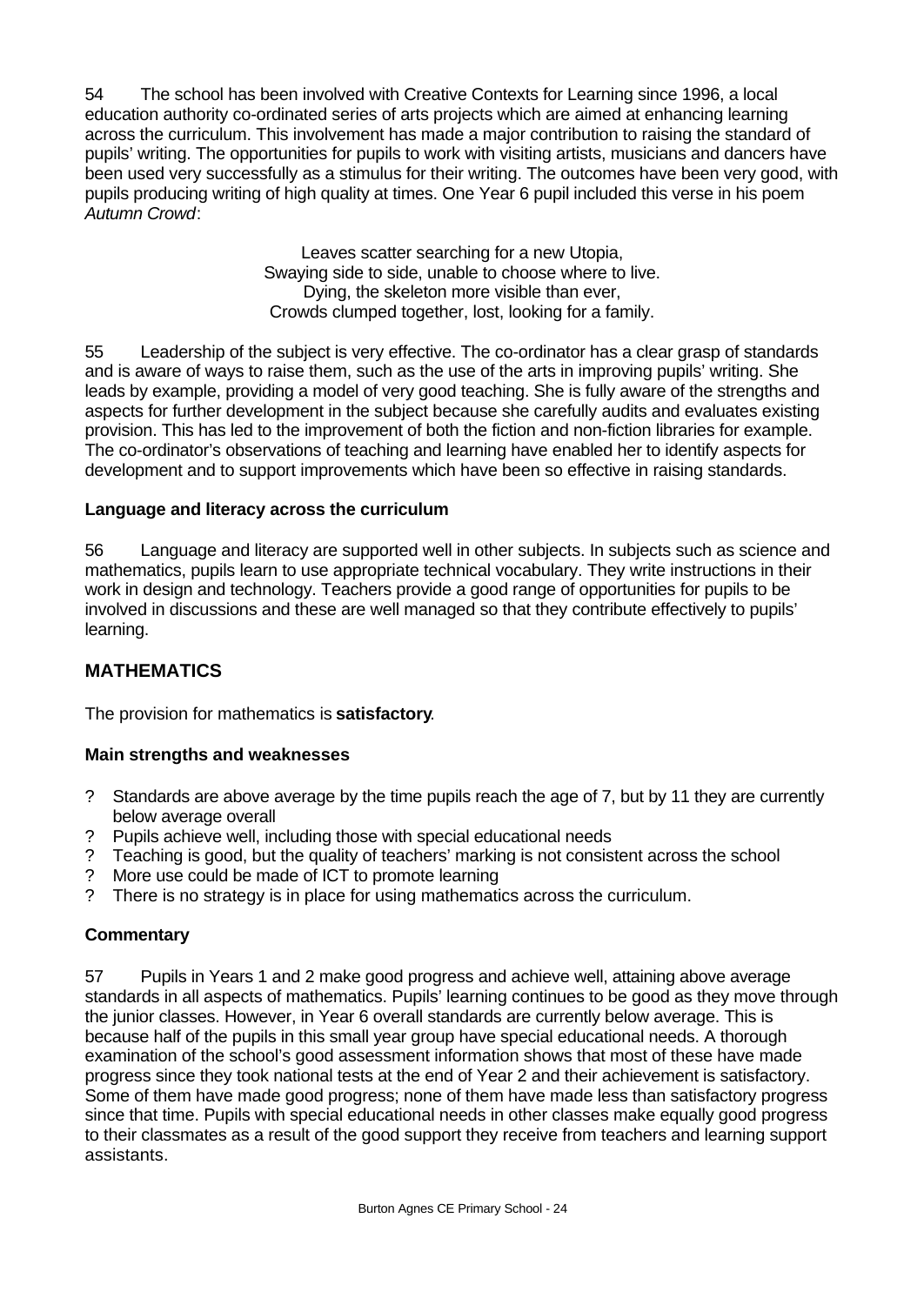58 Teaching and learning are good throughout the school. Teachers are confident, having good subject knowledge and a good understanding of the national guidance for developing numeracy. They apply this guidance effectively. They plan work very well and organise their classrooms effectively. The interesting way in which teachers present work is motivating and helps ensure pupils enjoy mathematics. Teachers give clear explanations and use a range of resources well in order to help pupils understand mathematical ideas. This enables them to teach effectively classes made up of pupils of fairly wide-ranging ages and levels of attainment. Well-trained learning support assistants make a significant contribution to pupils' good learning. There are some inconsistencies in the way teachers mark books. Some teachers do this well, giving pupils a good indication of how well they are doing and what they can do to improve their work. However, not all teachers use marking as effectively as this.

59 In planning lessons teachers sometimes arrange to use computers to help pupils learn. These are used well by pupils, when for example, they organise large arrays of numbers and amounts in pictorial form by producing graphs. At other times, however, opportunities to use computers to help develop mathematical thinking are missed. There are limited ICT resources available at the present time, but the school is addressing this weakness with the provision of a new computer suite and computers.

60 The subject co-ordinator manages the subject well. There are good assessment procedures in place which the co-ordinator analyses effectively to find out what pupils need to learn to improve. This enables teachers to set realistic and challenging targets which are regularly reviewed. This makes a significant contribution to the good progress pupils make, particularly in Years 1 and 2.

#### **Mathematics across the curriculum**

61 There is effective use of mathematics in other subjects. Pupils are introduced to timelines in history, so in Years 1 and 2, for example, pupils see the principal developments that have taken place in nursing since the time of Florence Nightingale displayed pictorially. In the same class pupils used their knowledge of mathematics to pictorially represent musical instruments in a range of categories. This led them to quickly understand that some fall into more than one category and that this can also be shown clearly in an appropriate diagram.

# **SCIENCE**

Provision in science is **good**.

#### **Main strengths and weaknesses**

- ? Standards are good and pupils achieve well
- ? Pupils develop good investigative skills
- ? Teaching is consistently good as a result of specialist teaching
- ? Pupils with special educational needs are effectively supported and achieve well
- ? Leadership and management of the subject are good

#### **Commentary**

62 Pupils achieve well in science because there is a well-organised curriculum, with a strong emphasis on practical activities, and good teaching. By the end of Year 2 standards are above average. Pupils' learning is good throughout the school and by the end of Year 6 most pupils achieve the expected level and a significant number exceed it. Consistently good teaching and the emphasis on the development of skills of investigation and enquiry contribute effectively to pupils' good achievement.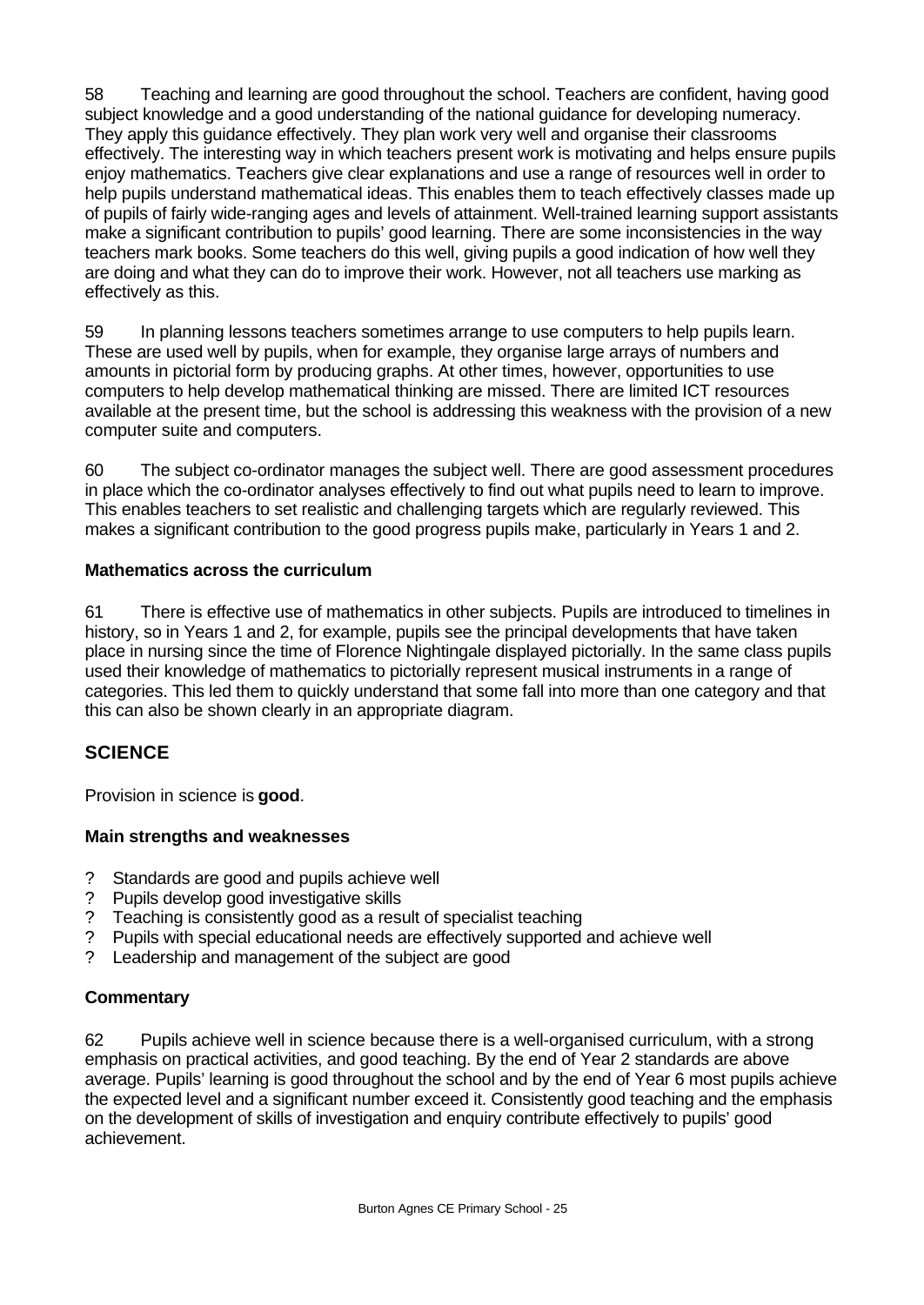63 The same teacher teaches all pupils science. As a result she has good knowledge of their previous learning and what is required to move their learning on. Work planned closely meets the needs of all pupils. This is an improvement since the previous inspection. The teacher challenges all pupils and encourages them to be inquisitive. They are encouraged to use their existing knowledge to predict what will happen before they carry out an investigation. The emphasis on practical activities to enhance knowledge and skills was evident in a lesson on electricity in which Year 4, 5 and 6 pupils constructed simple electric circuits using batteries. They placed a bulb in the different circuits to find out how it would affect the intensity of light. These pupils had earlier shown a good knowledge of the insulation properties of a range of materials in responding to the teacher's questions.

64 The teacher and learning support assistants effectively help pupils with special educational needs participate fully in lessons. As a result of this support a significant number of them are making good progress and have knowledge levels that match those of other pupils in the same classes. All pupils respond well to the good teaching. They behave well and listen intently when either the teacher or other pupils are talking. This is an improvement since the last inspection.

65 The subject co-ordinator manages the subject well. In her planning she ensures that pupils make suitable use of their writing skills and their mathematical skills. For example, pupils in Years 4, 5 and 6 make notes as they undertake investigations of different circuits and in Years 1 and 2 pupils make measurements as they investigate the effects of changing the elevation of a simple ramp when sliding a toy car down. Good use is made of ICT in science. For example, Years 4, 5 and 6 use computers and heat sensors to record changes in temperature when carrying out investigations. This represents a considerable improvement since the last report. Unlike English, mathematics and the arts, links with the secondary school in science are not well developed. The pupils do not benefit from the additional expertise that such links offer.

# **INFORMATION AND COMMUNICATION TECHNOLOGY**

Provision in information and communication technology (ICT) is **satisfactory**.

#### **Main strengths and weaknesses**

- ? Resources for ICT have been improved significantly since the previous inspection
- ? Good arrangements for teaching and learning have ensured standards have risen
- ? The Creative Contexts for Learning projects are very successful in helping to raise the standard of pupils' ICT skills
- ? Teachers make insufficient use of ICT to promote learning across the curriculum

#### **Commentary**

66 There has been significant improvement in provision for ICT since the previous inspection. This had been identified as a key issue in the previous two reports but has now been addressed satisfactorily, with plans for further improvement already in place. There are now sufficient and reliable computers in classrooms and in a very small additional room and these will be augmented very soon with the completion of a new computer suite, the resources for which are already in school.

67 A skilful ICT assistant works with all the pupils in developing their ICT skills. This works well because she follows programmes of study so that pupils' learning is carefully built up step by step in each aspect of the ICT curriculum. This is also a significant improvement since the previous inspection. Regular assessment indicates how well pupils are making progress and the assistant has good liaison with each class teacher, which ensures that there is careful tracking of pupils' progress. These improved arrangements for teaching and learning in ICT have ensured that standards have risen and that by the end of Year 2 and Year 6 pupils now achieve standards in line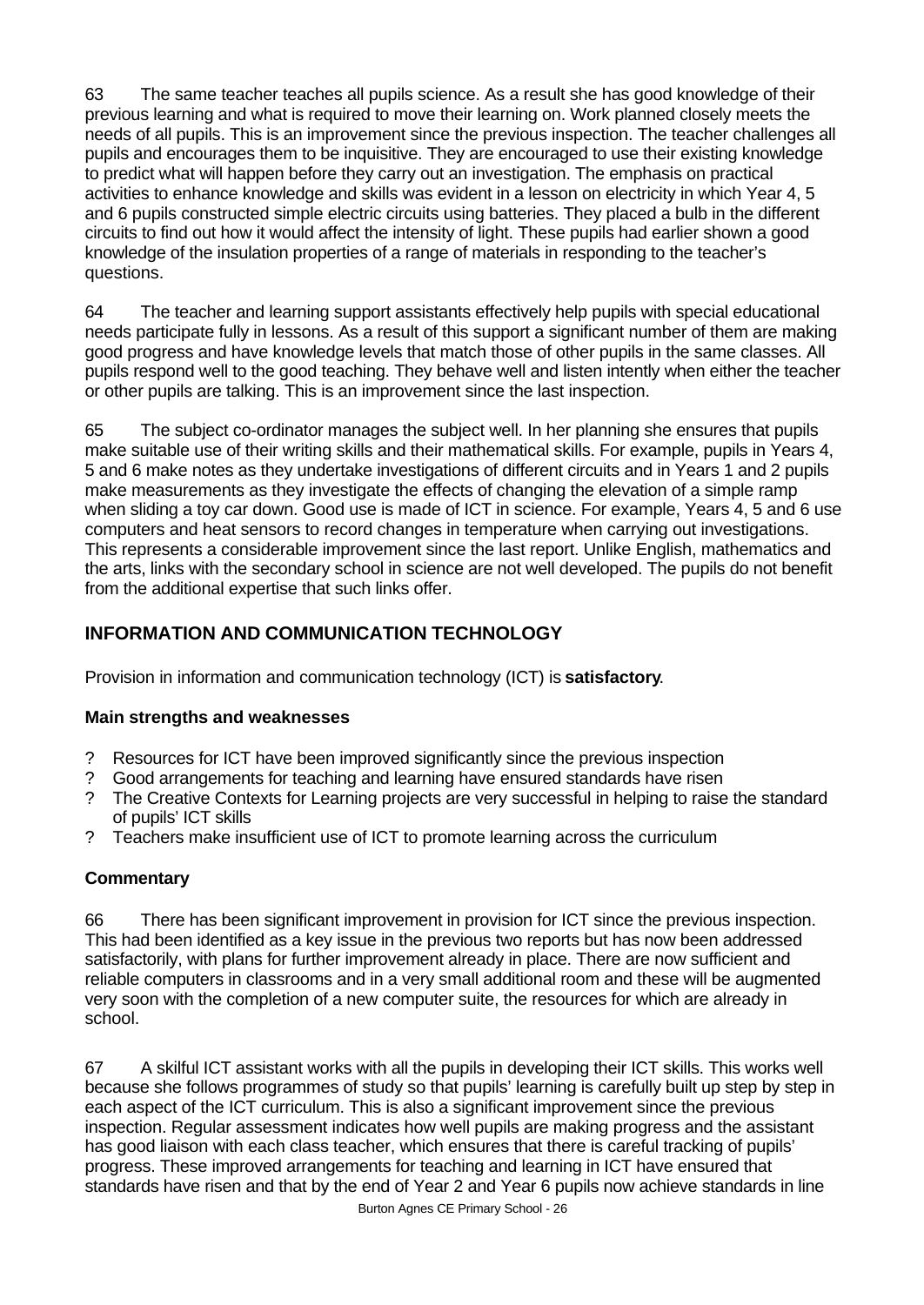with those expected of pupils their age. A substantial programme of staff training has been completed and this has also contributed to raising standards.

68 The school's participation in the Creative Contexts for Learning project has also enhanced pupils' skills in ICT very effectively. Various activities involving dancers, musicians and writers have provided the stimulus for pupils' writing. Not only has this been effective in raising the standard of their writing, the organisation and presentation of their completed work have involved pupils in developing or reinforcing a number of ICT skills very successfully. Younger pupils can choose a wide range of fonts of different sizes and colours to enhance the presentation of their work. Older pupils can add clip art or digital photographs to their work, sometimes superimposing their text on the picture. Working with an art program they can create posters and they have learned how to alter images using the various tools within the program. This close and exciting link between experiences in the arts and the development of pupils' skills in literacy and ICT is most effective in raising the standard of pupils' skills and enabling them to produce work of very high quality.

#### **ICT across the curriculum**

69 Although there has been a significant increase in ICT resources recently, the planned computer suite is not complete so many of the new computers are not yet in use because there is no space in the classrooms for them. Pupils are taught how to use the computers to build graphs to display the results of investigations in science and they can use sensors to measure light intensity or temperature. At times learning in mathematics is reinforced with work on the computer and these uses of the computers are good. Although teachers also make good use of the computers to enhance pupils' writing and the presentation of their work, they are generally not yet able to make sufficient use of ICT to support pupils' learning in other subjects.

# **HUMANITIES**

70 It was possible to observe only one lesson in geography during the inspection and one lesson in history. It was not possible therefore to make a judgement about provision in these subjects.

71 In **geography**, discussions with pupils and analysis of their work indicate that standards are broadly average throughout the school. Teachers' planning shows that pupils receive a satisfactory range of learning opportunities. Pupils' completed work indicates that there is an appropriate emphasis on the development of mapping skills. Good opportunities are made to extend pupils' literacy skills in some lessons. In the one seen, for example, pupils used their note making skills as they learned about living conditions for a young child in a rural part of India from a video film. They were then able to use their written notes as they discussed comparisons with their own experiences of living in and around Burton Agnes. In such lessons teaching is good because teachers use a good range of resources to make them interesting and help pupils learn.

72 In **history**, most pupils reach standards expected for their age. Good teaching generates a real interest in the subject. In Year 2, for example, pupils are fascinated by their study of the life and work of Florence Nightingale, and this contributes to their secure understanding of some aspects of life in Victorian times. Teachers' planning is good, so throughout the school pupils enjoy a good range of activities related to the required study units. Good use is made of visits and visitors to extend learning in the subject. Pupils are helped to develop a sense of chronology, through the use of timelines for example, and good use of artefacts also supports pupils' learning well.

#### **Religious education**

The provision in religious education is **good**.

#### **Main strengths and weaknesses**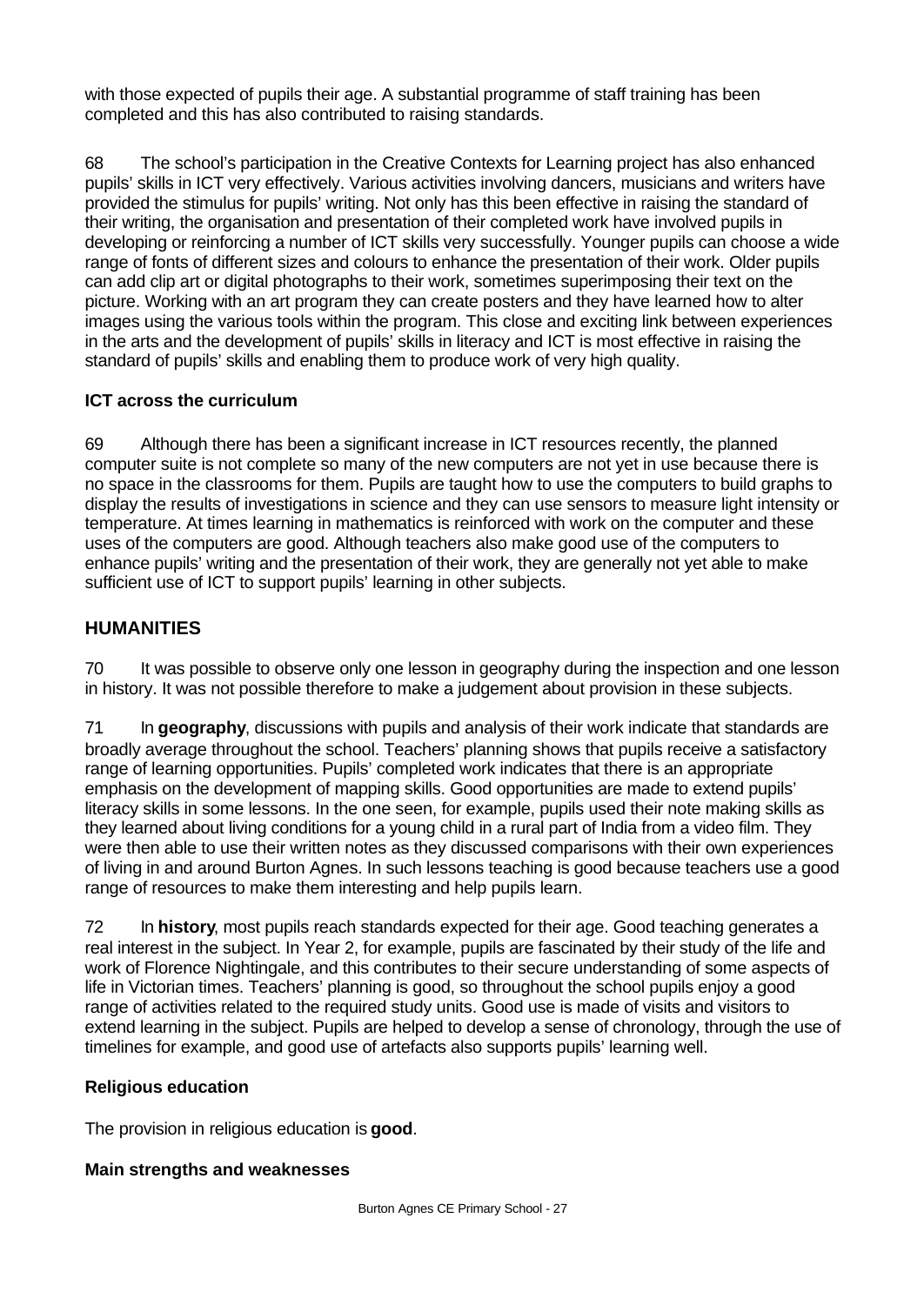- ? Thorough planning now ensures that pupils acquire a good understanding of Christianity
- ? Pupils in Years 3 to 6 have a good understanding of the world religions they study, and visits to places of worship and visitors to the school enhance the pupils' learning opportunities further
- ? Pupils have little knowledge of religions other than Christianity in Years 1 and 2
- ? The co-ordinator leads the subject well and supports her colleagues well

# **Commentary**

73 Teachers plan lessons well, based on the requirements of the locally agreed syllabus, to ensure that pupils develop their knowledge and understanding of Christianity throughout the school and other religions in Years 3 to 6. It is evident from their planning that teachers understand what they have to teach and this enables them to help pupils achieve well. This is a good improvement from the last inspection when lessons lacked a clear focus. Pupils acquire a good knowledge of Christianity based on the requirements of the locally agreed syllabus. For example, pupils in Year 2 can explain the main events of Christmas and Easter. One pupil commented that Easter was very important for Christians because 'Jesus came back to life again.' By Year 6 pupils have a good understanding of some of the events of Jesus' ministry. They can explain the significance of some of the stories Jesus told. For example, one pupil said that the stories of the prodigal son and the good Samaritan 'show how God cares for everyone.' Pupils' knowledge of Christianity is further developed by visits from the vicar and members of other Christian denominations.

74 There are good opportunities for pupils to learn about other world religions in Years 3 to 6. By Year 6 pupils have a good understanding of Sikhism and Judaism. This is further enhanced by their visit to a Sikh temple and the Jewish synagogue in Bradford. Pupils talk enthusiastically about these visits and how it helped them to learn about the religions. They know why and how Jewish people celebrate Hanukkah and the importance of the Torah. Their knowledge of Hinduism was enhanced when a Hindu visitor talked about the customs of a Hindu wedding and other important Hindu celebrations. In the lesson seen, about the significance of the Christingle, the teacher made good links between different festivals of light, including Hanukkah and Diwali. This reinforced pupils' understanding of the similarities and differences of religions.

75 Discussions with pupils in Year 2 indicate that they have insufficient knowledge of religions other than Christianity. Their knowledge of celebrations from religions other than Christianity was limited as was their knowledge of Judaism, which is a religion they study. This aspect of provision for religious education is underdeveloped.

76 The co-ordinator leads the subject well and supports her colleagues effectively. She examines plans and also observes teaching in other classes so that she can track the progress pupils make and assess the standard of their work. She updates her knowledge by going to meetings with colleagues from different schools. Though resources in the school are adequate, good use is made of resources borrowed from the local secondary school to support teaching and learning about specific aspects of some religions. The co-ordinator understands the strengths and weaknesses in this subject and has appropriate plans to raise standards further.

# **CREATIVE, AESTHETIC, PRACTICAL AND PHYSICAL SUBJECTS**

77 It was not possible to observe any lessons in art and design, music or design and technology during the inspection or to make a judgement about provision in these subjects. A small number of lessons were seen in physical education.

78 In **art and design**, pupils' completed work on display indicates that standards are above average by the end of Year 2, which is similar to that found in the previous inspection. They are well above average by the end of Year 6, which is a significant improvement since the previous inspection. Throughout the school the high quality of provision ensures pupils achieve very well. The wide range of visitors contributes very effectively to developing pupils' skills and understanding.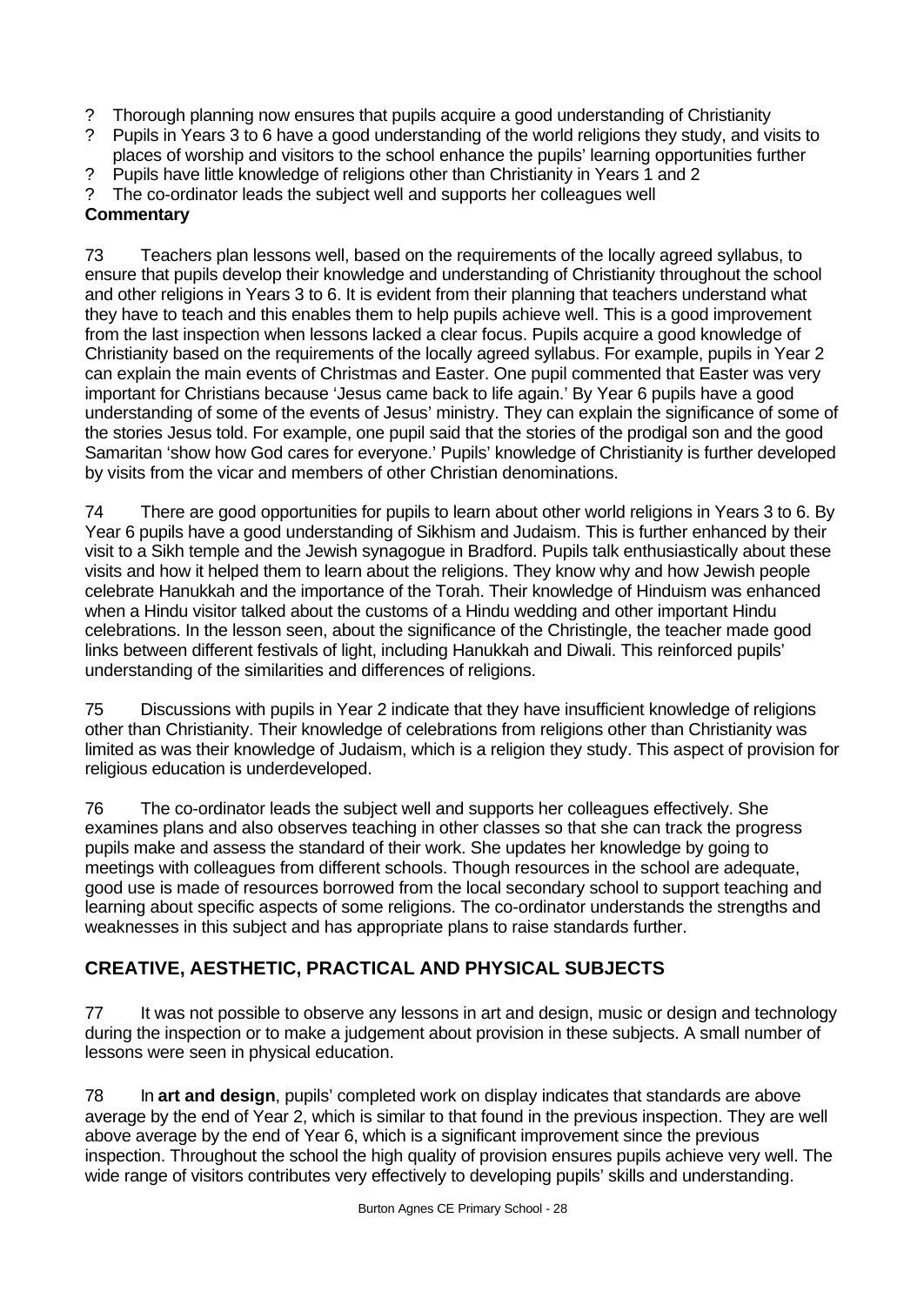79 There is a strong focus on the arts in the school and a firm commitment to using pupils' art as a way to develop their confidence and self-esteem. The success of this has been demonstrated recently in the very good work produced by a group of pupils who had special educational needs. The co-ordinator has very good subject knowledge and her great enthusiasm infects pupils and colleagues and ensures art has a very high profile in the school. Throughout the school, pupils have rich opportunities to work individually and collaboratively to develop their skills and appreciation of art. The stimulating and striking displays around the school clearly indicate the development of their skills and good links to other subjects. For example, Year 2 pupils' paintings of characters from traditional stories show a developing understanding of proportion and details such as fingers. By Years 5 and 6 pupils' still life drawings show a good understanding of composition, colour and tone.

80 The Creative Contexts for Learning project provides pupils with very good opportunities to work alongside professional artists to improve their skills. For example, pupils worked with an artist who made felt pictures and sculptures, enabling them to create their own sculptures which were of a very high standard. Visits to places of interest offer pupils further opportunities to develop their skills. For example, pupils in Years 5 and 6 talked enthusiastically about the work of artists they had seen at the art gallery in Hull and the sketches they completed at the gallery. Pupils have recently created some very imaginative sculptures using natural materials in the grounds of Burton Agnes Hall. Such visits are also used very effectively as a stimulus for pupils' writing and on this occasion pupils produced some very exciting poetry. Involvement in the project has also resulted in an exciting exhibition of their work in Beverley Minister and a selection of pupils' work being exhibited at the Tate Modern Gallery in London.

81 In **design and technology** pupils achieve standards broadly in line with those expected by the end of Year 2, but by the end of Year 6 standards are above average. Pupils achieve well. Teachers' planning and pupils' work indicate that pupils have a wide range of good opportunities to design, make and decorate products. Good links are made with other subjects. Although standards are similar to those seen at the last inspection there have been other good improvements. Work is now planned so that pupils can build effectively on the skills they have previously learnt. Older pupils have good opportunities to use ICT to control devices. These improvements are due to the enthusiasm of the co-ordinator, who leads and manages the subject well, and has clear ideas how to raise standards further.

82 In **music** it was not possible to observe any lessons and so judge standards overall. Pupils enjoy singing, evident in their singing together in collective worship, for example, and at times as teachers introduce songs into other lessons. Planning and evidence of completed projects indicate that there is a rich variety of music-making opportunities provided for pupils throughout the school. The co-ordinated approach to provision for the arts and the involvement in the Creative Contexts for Learning project ensures that pupils have very good opportunities to work with a range of visiting musicians and dancers. This contributes effectively to the promotion of very positive attitudes and the development of pupils' skills. The music curriculum is also enhanced through pupils in Years 3 to 6 having the opportunity to learn to play the recorder; some pupils play instruments for which they receive specialist teaching.

83 In **physical education**, it was possible to observe only two lessons in dance, both of which were of high quality. In one, pupils in Years 1 and 2 responded well to music that excited them. They co-operated well exploring different ways to interpret the music through movement. The quality of their dance and movement was good. In the other lesson, Year 4, 5 and 6 pupils created a dance sequence to accompany a piece of percussion music they had previously composed and recorded. They worked co-operatively as a class and in small groups with good control and fluency in their movement. A feature of both lessons was the evaluation by pupils of their own work, as well as that of others, in a mature way that contributed to improvement. Pupils in Year 3 to 6 have good opportunities to participate in a range of sports after school. They can do this by attending clubs in football, netball and badminton. Some pupils get chosen to represent school in competitive team games against other local primary schools. All pupils in Year 3 to 6 are able to go swimming in the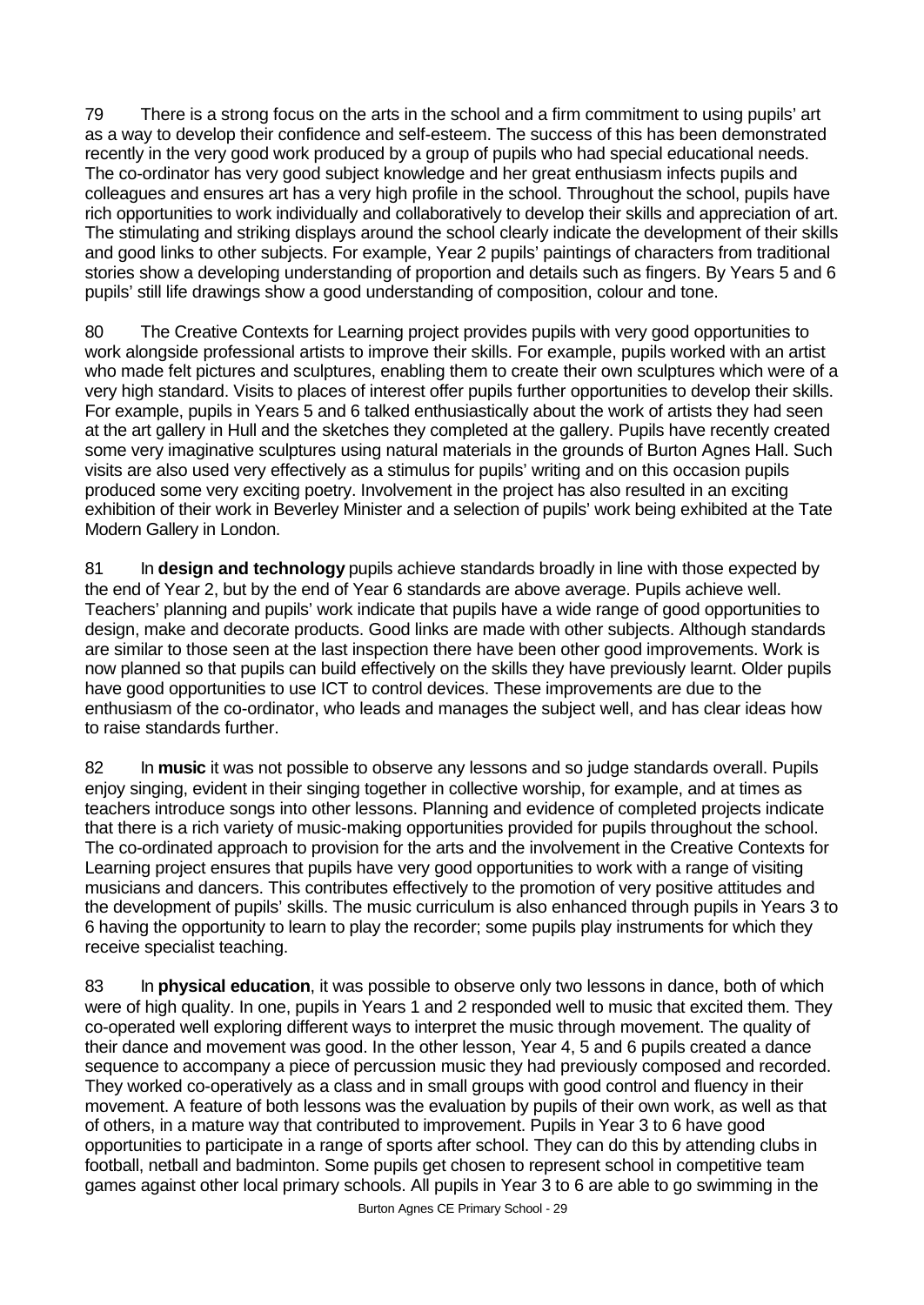summer term. The school records show that a significant number of Year 6 pupils are able to swim 25 metres unaided by the time they leave the school.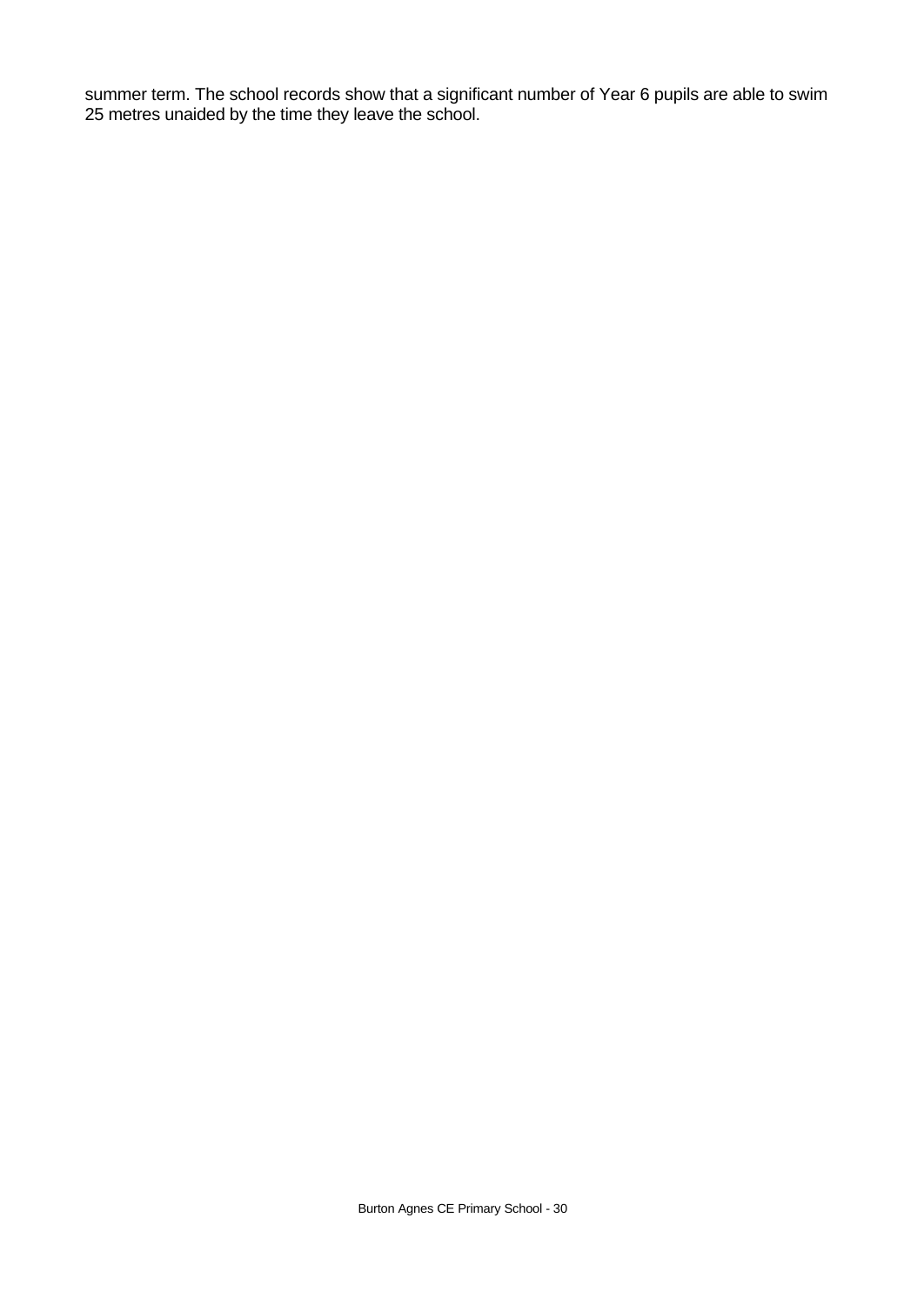# **PERSONAL, SOCIAL AND HEALTH EDUCATION AND CITIZENSHIP**

84 It was not possible to observe any lessons in personal, social and health education or citizenship during the inspection. However, scrutiny of planning and discussions with teachers, pupils and parents indicate that the school makes effective provision and that this contributes positively to pupils' personal and social development.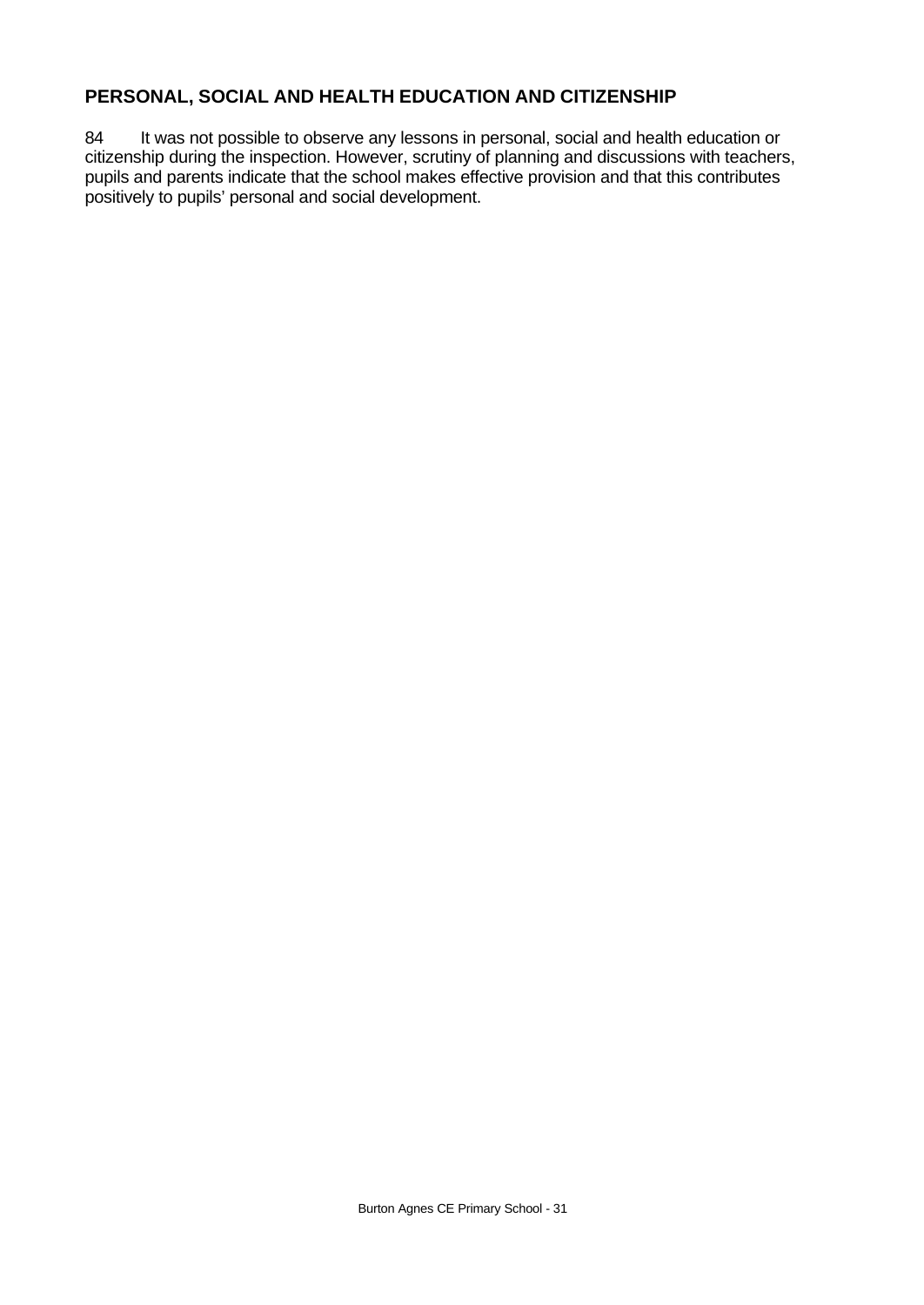# **PART D: SUMMARY OF THE MAIN INSPECTION JUDGEMENTS**

# **Inspection judgement Grade**

L

| The overall effectiveness of the school                              | 3              |
|----------------------------------------------------------------------|----------------|
| How inclusive the school is                                          | $\overline{2}$ |
| How the school's effectiveness has changed since its last inspection | $\overline{2}$ |
| Value for money provided by the school                               | 3              |
|                                                                      |                |
| <b>Overall standards achieved</b>                                    | 4              |
| Pupils' achievement                                                  | 3              |
| Pupils' attitudes, values and other personal qualities               | $\mathbf{2}$   |
| Attendance                                                           | 5              |
| <b>Attitudes</b>                                                     | $\overline{2}$ |
| Behaviour, including the extent of exclusions                        | $\overline{2}$ |
| Pupils' spiritual, moral, social and cultural development            | $\overline{2}$ |
|                                                                      |                |
| The quality of education provided by the school                      | $\overline{3}$ |
| The quality of teaching                                              | 3              |
| How well pupils learn                                                | 3              |
| The quality of assessment                                            | 3              |
| How well the curriculum meets pupils' needs                          | $\overline{2}$ |
| Enrichment of the curriculum, including out-of-school activities     | $\overline{2}$ |
| Accommodation and resources                                          | 3              |
| Pupils' care, welfare, health and safety                             | $\overline{2}$ |
| Support, advice and guidance for pupils                              | 3              |
| How well the school seeks and acts on pupils' views                  | $\overline{2}$ |
| The effectiveness of the school's links with parents                 | $\overline{2}$ |
| The quality of the school's links with the community                 | $\overline{2}$ |
| The school's links with other schools and colleges                   | $\overline{2}$ |
| The leadership and management of the school                          | $\mathbf{2}$   |
|                                                                      |                |
| The governance of the school                                         | 3              |
| The leadership of the headteacher                                    | 1              |
| The leadership of other key staff                                    | 3              |
| The effectiveness of management                                      | 3              |

*Inspectors make judgements on a scale: excellent (grade 1); very good (2); good (3); satisfactory (4); unsatisfactory (5); poor (6); very poor (7).*